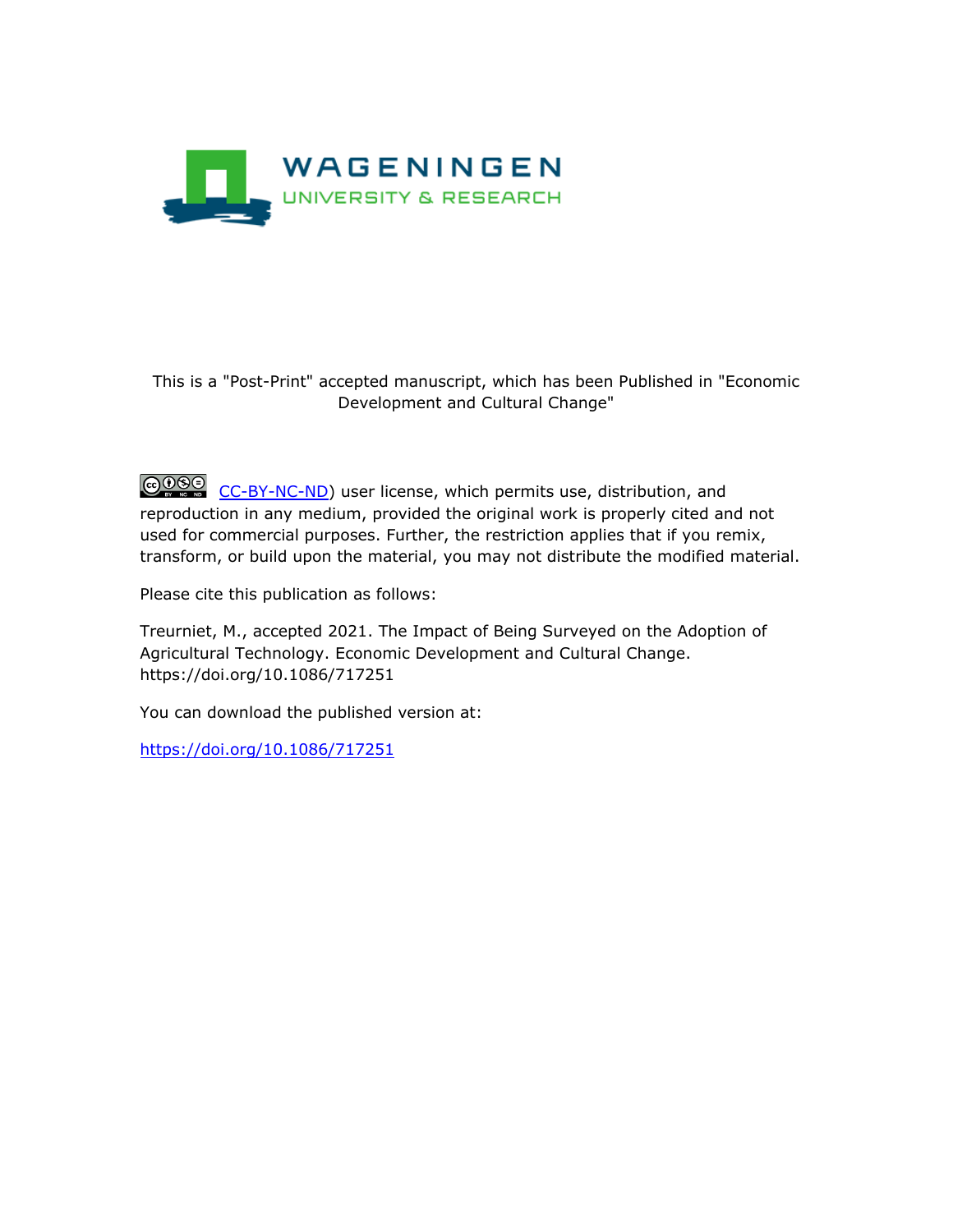# **The Impact of Being Surveyed on the Adoption of Agricultural Technology**

#### **Mark Treurniet, Development Economics Group, Wageningen University & Research**

Contact information: Mark Treurniet, PO Box 8130, 6700 EW Wageningen, Netherlands, telephone:  $+31317484360$ , e-mail: [mark.treurniet@wur.nl](mailto:mark.treurniet@wur.nl)

\* I thank Erwin Bulte and two anonymous reviewers for suggestions and comments, and Vivian Hoffmann, Sarah Kariuki and Janneke Pieters for the great collaboration in the wider research project. The data used in this article were collected in this project, which was supported by funding from the Netherlands Organisation for Scientific Research, through the Food & Business Global Challenges Programme. Data are provided through Dataverse at [https://doi.org/10.7910/DVN/FQCOEK.](https://doi.org/10.7910/DVN/FQCOEK)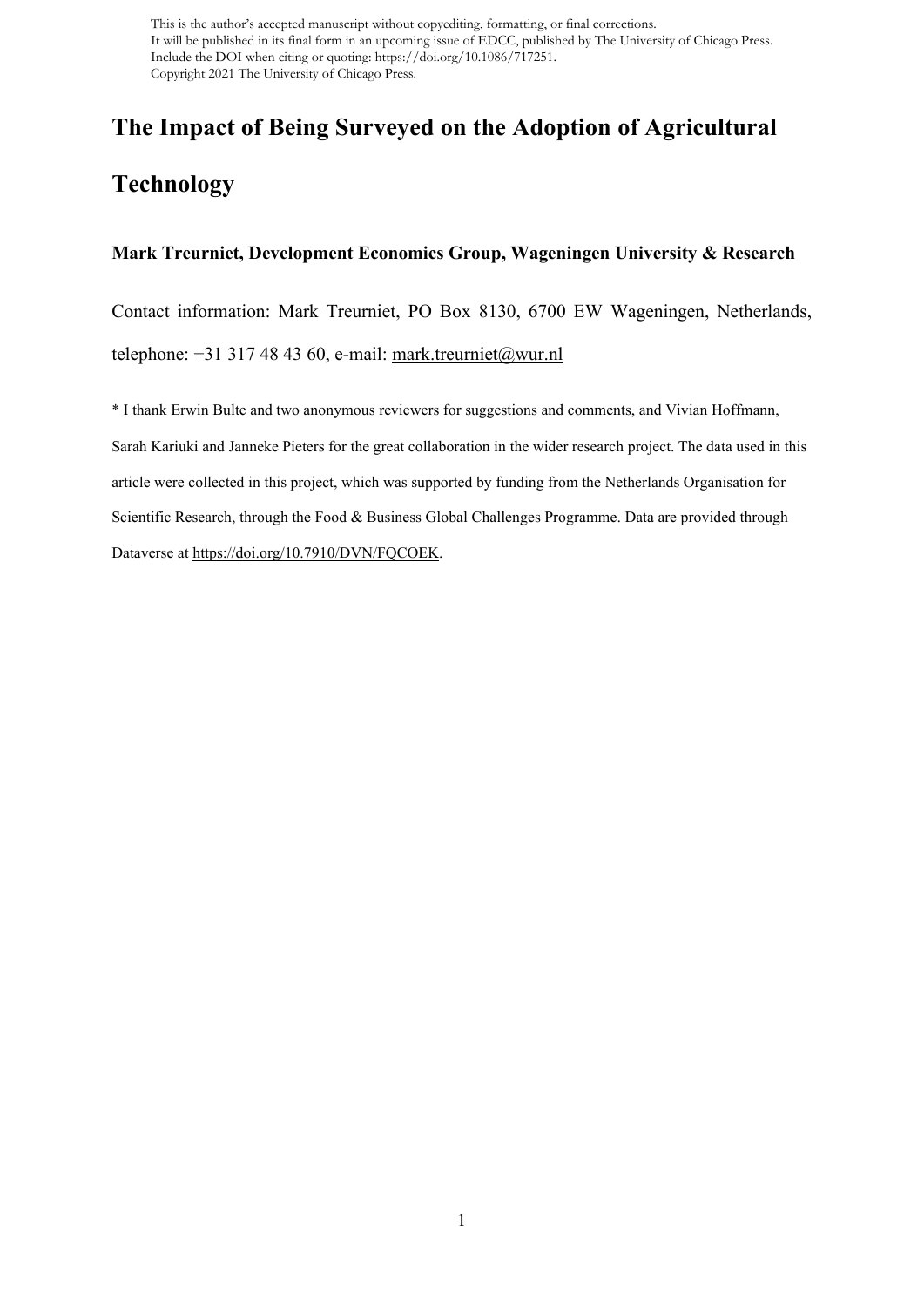# **Abstract**

This paper uses exogenous variation in the probability of being surveyed at baseline to estimate the impact of being surveyed on subsistence farmers' take-up of a new agricultural technology that improves food safety. I find large and statistically significant impacts of being surveyed, and also find that an experimental treatment effect disappears for surveyed farmers. My results have strong implications for our understanding of the process of technology adoption, for the external validity of adoption results measured in surveyed populations, and for research ethics.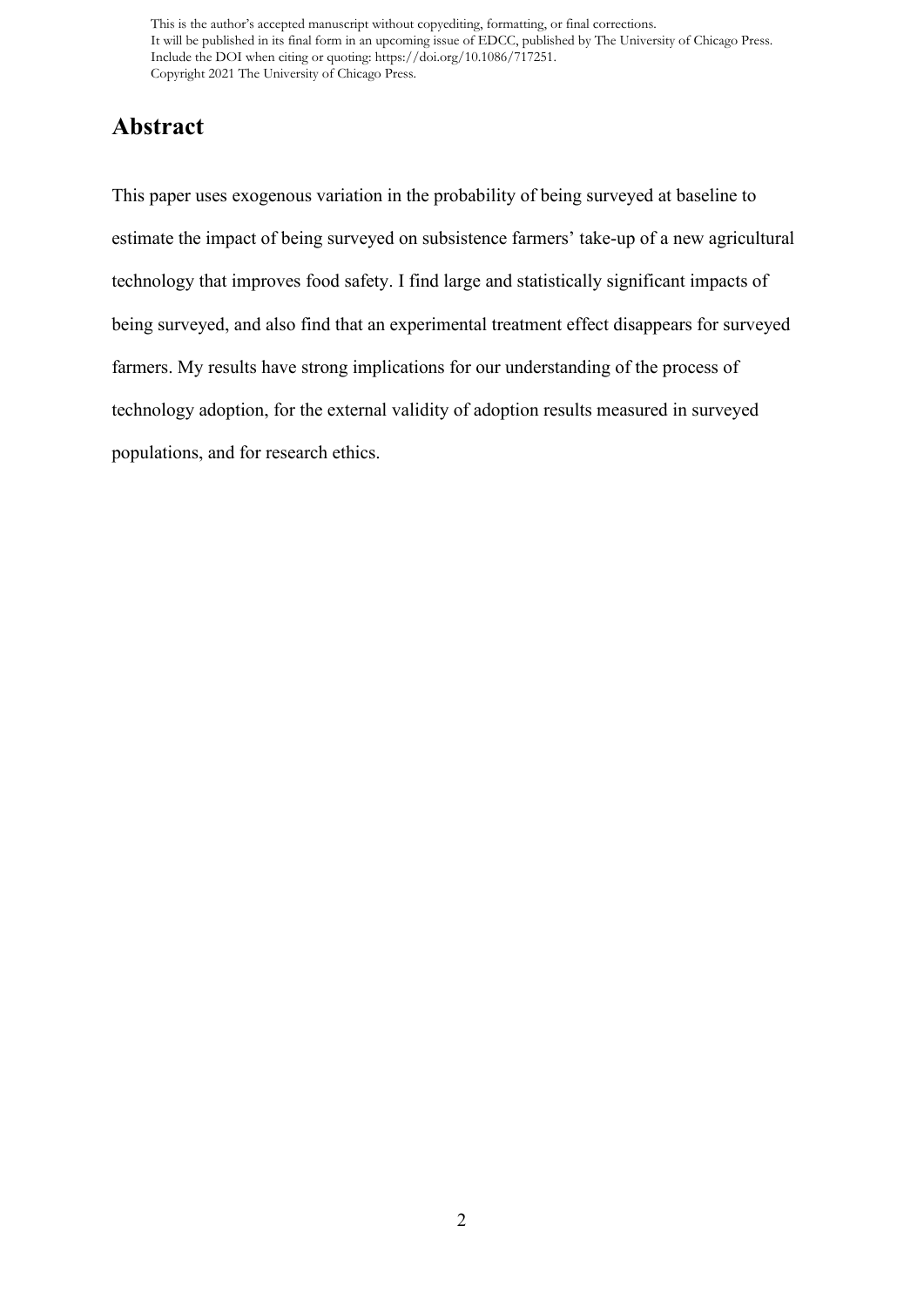# **1. Introduction**

While the adoption of new technologies is an important driver of growth in output and quality of agricultural production, adoption has remained low in many developing countries (Foster and Rosenzweig 2010). Many studies therefore explore explanations for this low agricultural technology adoption (Foster and Rosenzweig 2010, Jack 2013). Often, such studies involve household surveys (e.g. Pamuk, Bulte, and Adekunle 2014, Aker and Ksoll 2016, Omotilewa et al. 2018, Omotilewa, Ricker-Gilbert, and Ainembabazi 2019). Yet, the effects of such surveys on later technology adoption and the estimation of parameters of interest are understudied.

Being surveyed may affect subsequent behavior in several, possibly related ways. First, survey questions may reveal new information to respondents. Second, surveys may focus scarce cognitive capacity and executive control to issues raised in the survey. Third, questionbehavior effects arise if answering questions on predictions or intentions on specific behavior affects behavior (Rodrigues et al. 2015). Fourth, experimenter demand effects emerge if surveys change the respondent's perception of what the experimenter regards as "appropriate" behavior and this affects decisions (De Quidt, Haushofer, and Roth 2018). Fifth, being surveyed may make respondents aware that their behavior is observed as part of a study. Hawthorne effects arise if this awareness changes later behavior (McCarney et al. 2007).

The contribution of this paper is twofold: Substantively, studying the impact of being surveyed helps to better understand the process of agricultural technology adoption. Methodologically, studying how baseline surveys affect outcomes and experimental treatment effects helps to judge the external validity of results.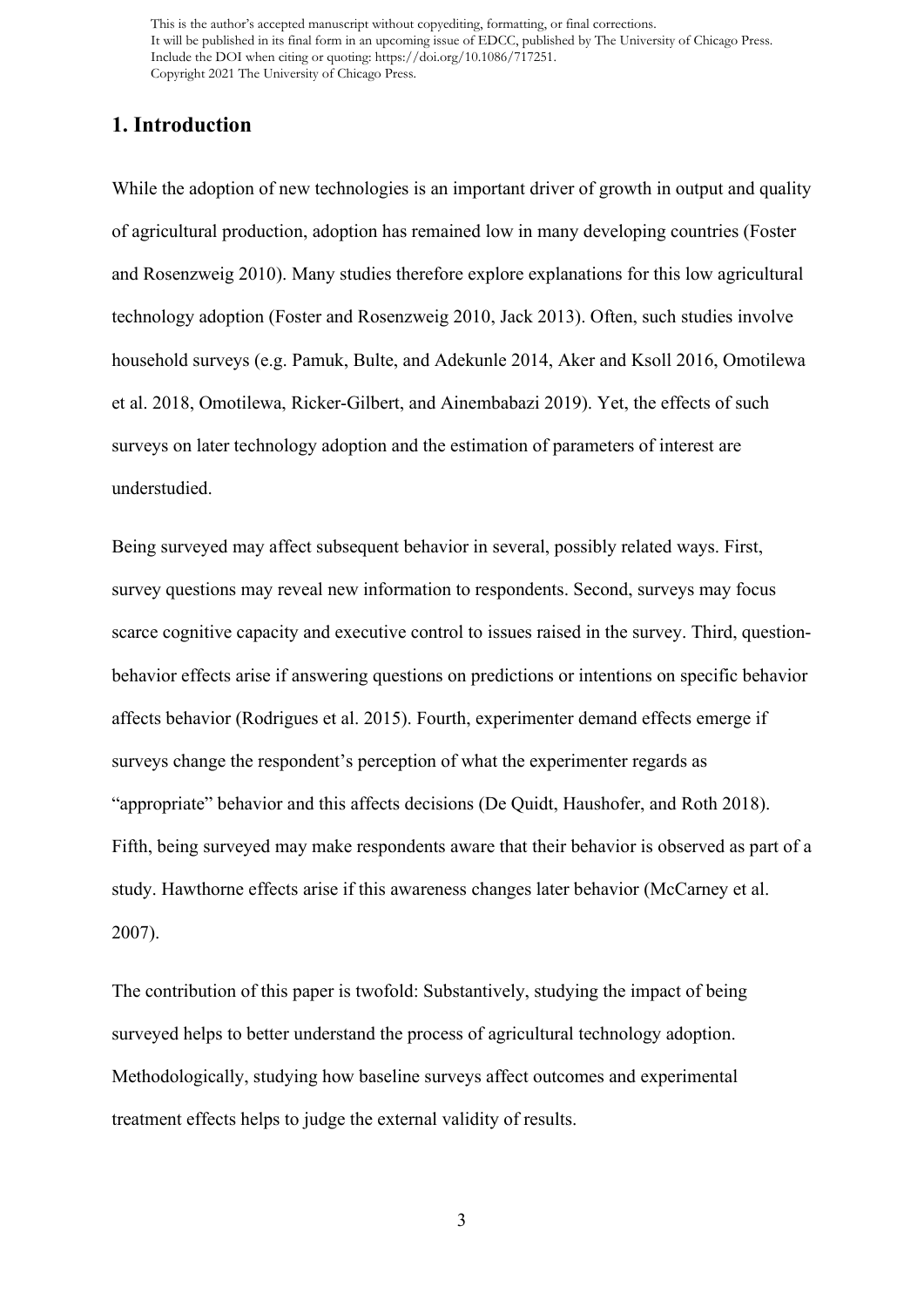Substantively, while market inefficiencies have often been considered as constraining factor for agricultural technology adoption (Foster and Rosenzweig 2010, Jack 2013), much less attention has been given to mental processes and behavioral responses that might be triggered by surveys. While previous studies find that questions-behavior effects and experimenter demand effects are generally limited (Rodrigues et al. 2015, De Quidt, Haushofer, and Roth 2018), Schilbach, Schofield, and Mullainathan (2016) argue that the availability of scarce mental resources, or so-called "bandwidth", may be especially important for technology adoption processes. This paper therefore studies the impact of being surveyed on technology adoption among subsistence farmers.

Methodologically, this paper relates to a larger literature on panel conditioning. In a review paper, Warren and Halpern-Manners (2012) define panel conditioning as "bias introduced when participating in one wave of a longitudinal survey changes respondents' attitudes and behaviors and/or the quality of their subsequent reports of those attitudes and behaviors". Relative to most of the existing literature reviewed by Warren and Halpern-Manners (2012), this paper has three distinguishing features: First, many studies rely on self-reported outcome data, and thus cannot distinguish between behavioral effects and reporting effects. Since I use outcomes derived from administrative data, I am able to rule out the latter. Second, while researchers have rarely studied how surveys affect the estimation of experimental treatment effects, I am able to explore the effect on a cross-cut experimental treatment. Third, to the best of my knowledge, this paper is the first paper that studies the impact of being surveyed on the adoption of agricultural technology.

Methodologically, this paper is closest to Zwane et al. (2011), who report five different field experiments on the impact of being surveyed about health and/or household finances. In three health experiments, they find that being surveyed increases the use of water treatment products and take-up of medical insurance. In two microfinance experiments, they do not find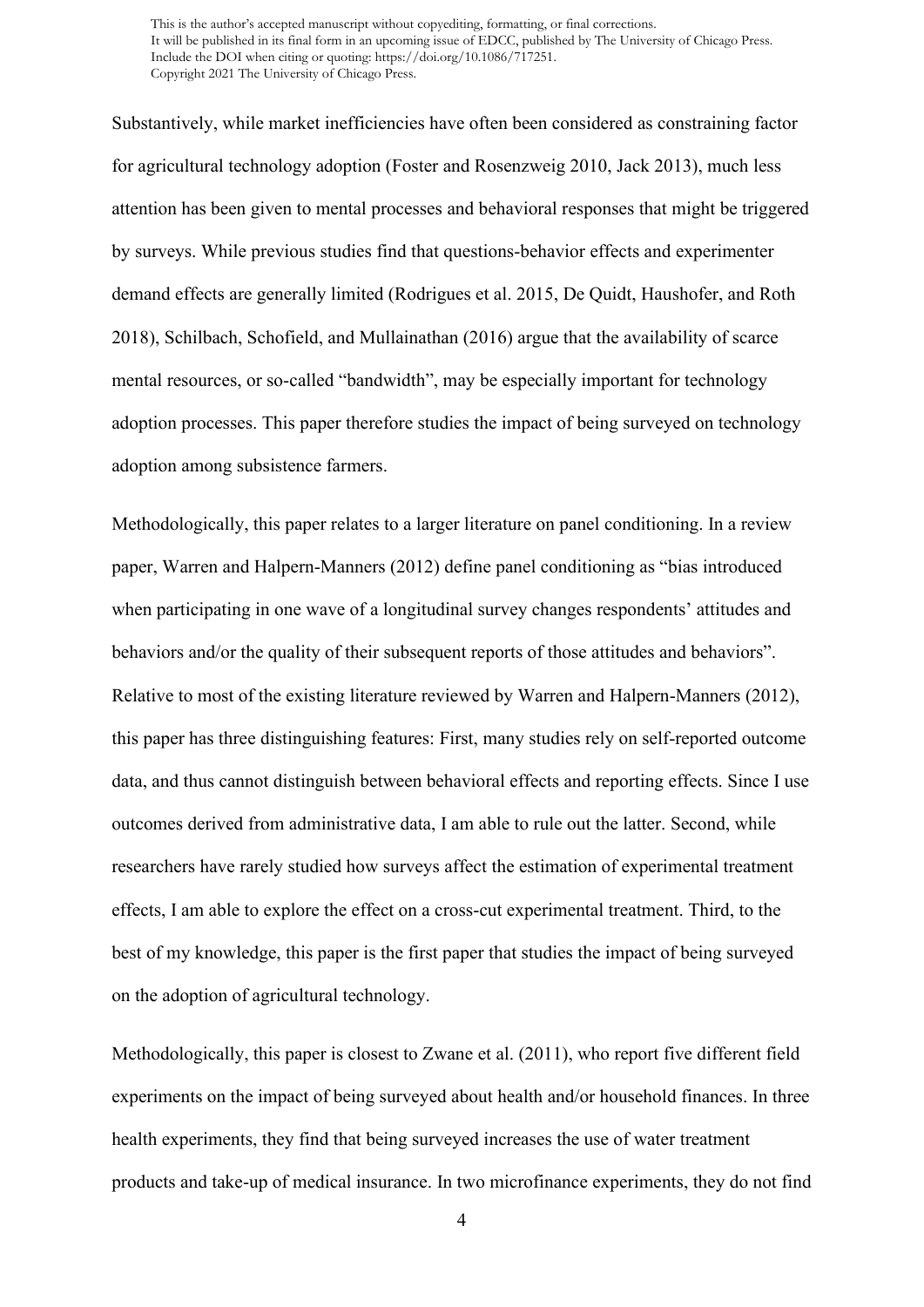an effect of being surveyed on borrowing behavior. The authors speculate that these results can be explained by what Schilbach, Schofield, and Mullainathan (2016) later defined as bandwidth, which was argued to limit the adoption of water treatment products and medical insurance more than the adoption of microfinance.

The objective of this paper is to explore the external validity of the results of Zwane et al. (2011), and study the impact of being surveyed on the take-up of a new agricultural technology that improves food safety. As part of a larger baseline survey, questions were asked on a specific food safety issue and experience with preventative measures, but no questions were asked on predictions or intentions to adopt a newly available technology. I use randomized variation in the probability of being surveyed at baseline to find large and statistically significant impacts of being surveyed on both the extensive and intensive margin of adoption, as recorded for both surveyed and non-surveyed farmers during sales that were organized by the research team. Since I use this administrative data, I am able to isolate effects on real economic behavior from effects on self-reporting. The evidence suggests that the increase in adoption is a direct result of being surveyed, but remains inconclusive about the contributions of bandwidth, experimenter demand effects and Hawthorne effects. Moreover, I find that the experimental treatment effect in a related experiment disappears for surveyed respondents.

The remainder of this paper is structured as follows: The next sections discuss the context in which the impact of being surveyed is studied, the survey experiment and the available data. Subsequently, I discuss the empirical strategy and results, first for the impact of being surveyed, and then for the interaction with related parameters. The last section discusses implications.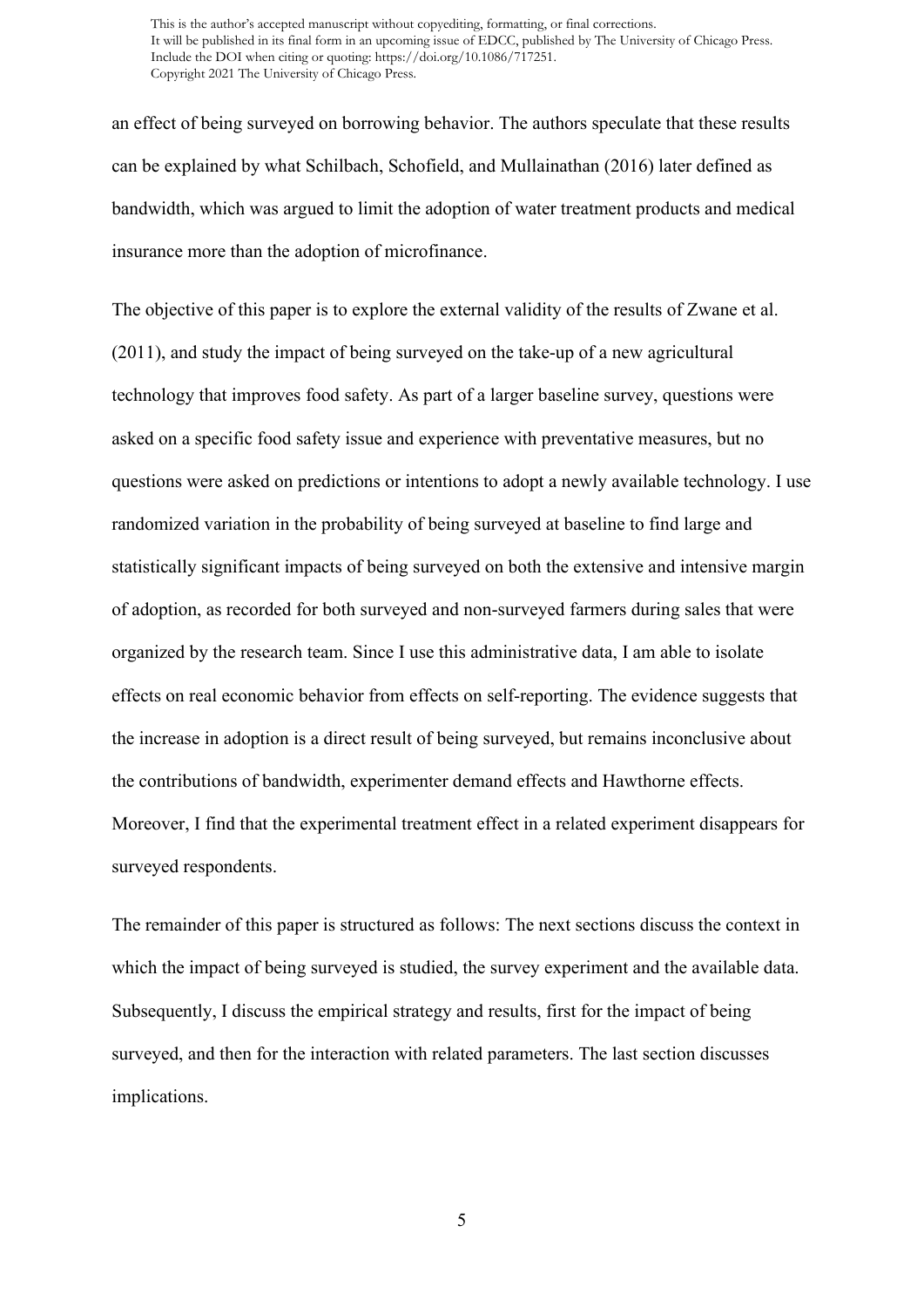# **2. Study context**

Aflatoxin is a fungal toxin that can grow in maize and groundnuts. High levels of exposure to aflatoxin may cause cancer, liver damage and death (Strosnider et al. 2006). Effective technologies to reduce aflatoxin contamination exist, but as with other agricultural technologies, their up-take has remained low.

This study focuses on Meru, Embu and Tharaka Nithi counties in the Eastern region of Kenya, which are known for their high levels of aflatoxin contamination. I study the impact of baseline surveys on the adoption of Aflasafe<sup>TM</sup>, a biocontrol product that effectively decreases aflatoxin contamination in maize, and was recently introduced in Kenya. Aflasafe<sup>TM</sup> needs to be applied two to three weeks before flowering, and protects maize during its growth and storage (Bandyopadhyay et al. 2016).

The farmers in our study are well-aware of the problem of aflatoxin contamination and ways to prevent it, but the biocontrol product Aflasafe<sup>TM</sup> is not widely known. Among farmers surveyed at baseline, a large majority has heard about aflatoxin before (88.7%) and can tell what aflatoxin is (79.5%). After being told that "Aflatoxin is a poison that is produced by mold on maize and other crops", most are also able to mention at least one aflatoxin-induced health effect (81.4%) and at least one way to prevent aflatoxin from affecting maize (81.4%), such as drying maize well before storage (75.2%), which most actually have done (74.1%). However, when explicitly asked, only a small proportion reports having heard about Aflasafe<sup>TM</sup> (10.4%), and very few have used Aflasafe<sup>TM</sup> before (1.9%).

In a related paper, Hoffmann et al. (2020) study the impact of providing a modest market premium for aflatoxin-safe maize on the adoption of Aflasafe<sup>TM</sup> among subsistence farmers. After a census of existing producer groups, 152 groups from 124 villages were selected into the study. All groups were offered an opportunity to buy Aflasafe<sup>TM</sup> at a 50% subsidized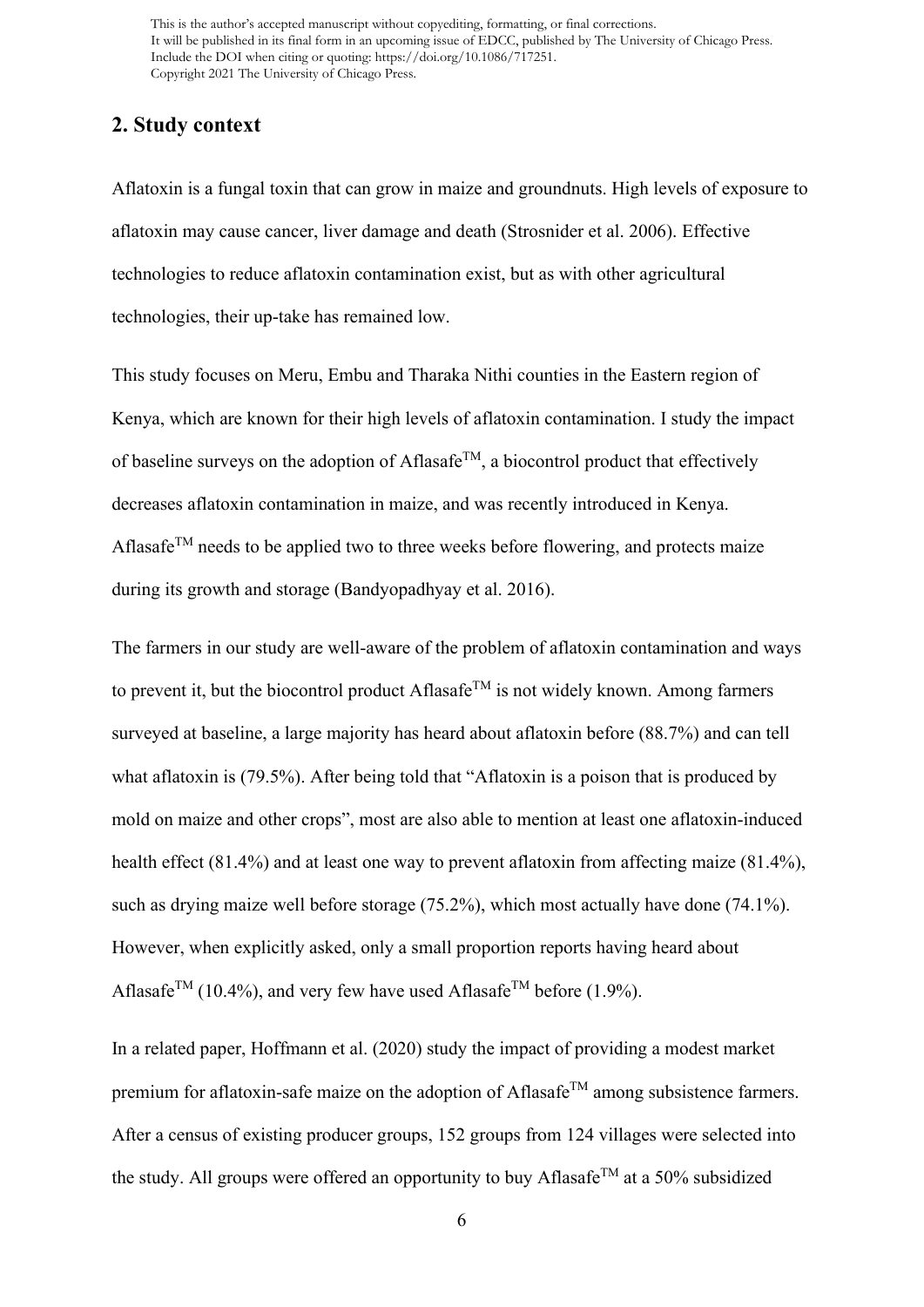price, and trained on its use. In addition, half of the 152 groups were offered a modest market premium for each bag of aflatoxin-safe maize sold through the project. This market linkage treatment was randomized across villages. Hoffmann et al. (2020) find that offering the market linkage does not increase adoption at the extensive margin (whether the individual purchased Aflasafe<sup>TM</sup> or not), but does increase adoption at the intensive margin (the quantity of Aflasafe<sup>TM</sup> purchased in kg).

Using a model, Hoffmann et al. (2020) argue that the modest market premium, which for many farmers was below the below the expected cost of adopting Aflasafe<sup>TM</sup>, was likely to be insufficient to trigger adoption among farmers with a low valuation for aflatoxin-safe maize for home consumption, but could increase the quantity purchased by farmers with a high valuation for safe home consumption by decreasing the expected value lost from selling excess safe maize to the market in years with a good harvest. These farmers then prioritize safe maize for home consumption and sell only excess safe maize to the market.

# **3. Survey experiment**

Prior to project trainings and Aflasafe<sup>TM</sup> sales, a baseline survey was conducted between September and October 2017. The survey was conducted by staff of our partner Innovations for Poverty Action (IPA). The baseline survey included questions on household demographics, household and livestock assets, land ownership and use, agricultural input use, maize harvest, post-harvest handling of maize, maize marketing, maize sale, expectations for the coming season, income sources, risk and insurance, group membership, as well as some questions on knowledge of aflatoxin and experience with aflatoxin prevention measures.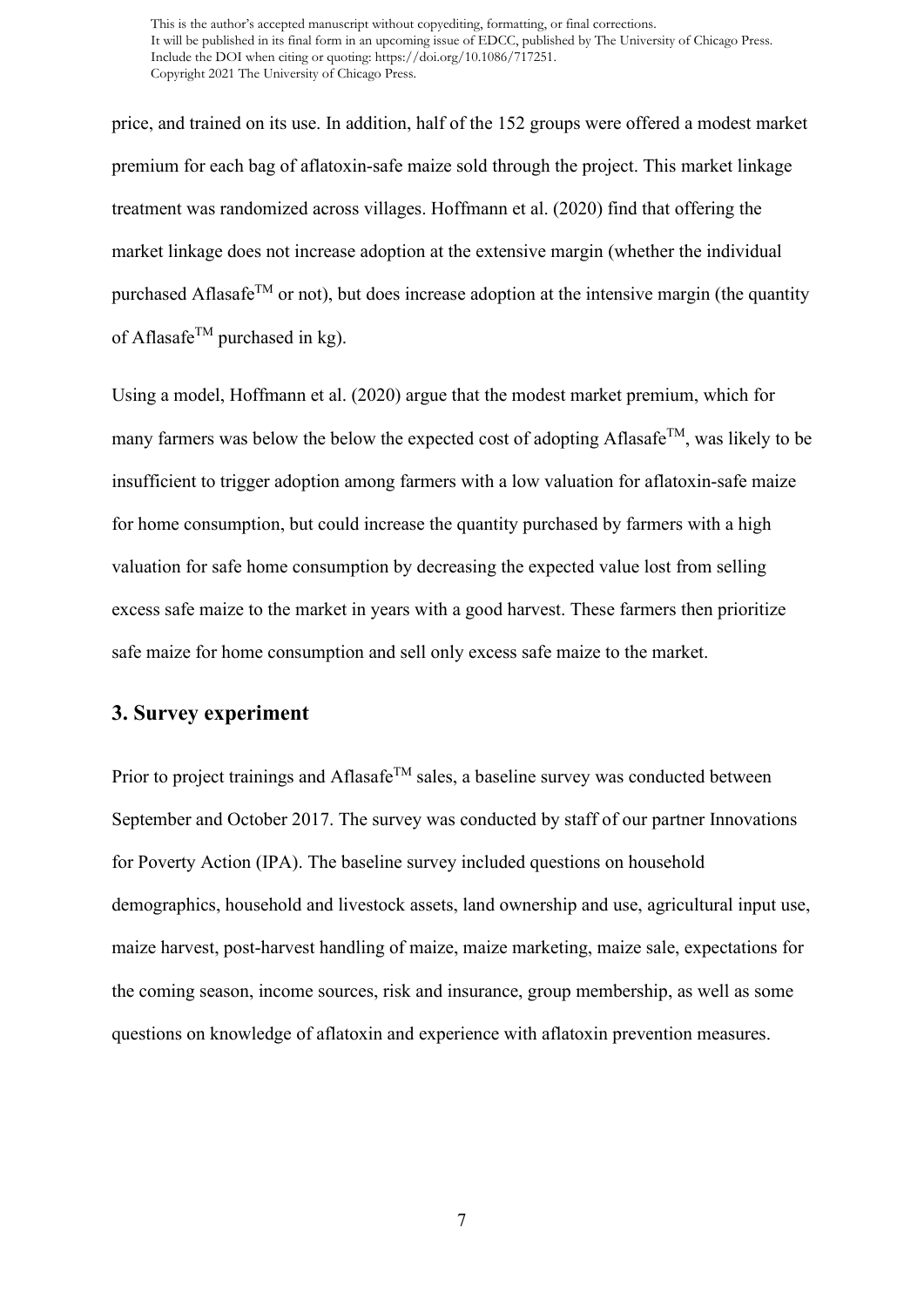Out of at most [1](#page-8-0)58 questions,<sup>1</sup> at most nine questions directly relate to aflatoxin:<sup>[2](#page-8-1)</sup> The first four questions elicit active knowledge of aflatoxin. The following two questions elicit active knowledge and experience with aflatoxin prevention measures. The survey then elicits passive knowledge of Aflasafe<sup>TM</sup> by asking whether the respondent has ever heard of Aflasafe<sup>TM</sup>. If and only if the respondent answers positively on this question (10.4%), the survey asks whether the respondent has ever used Aflasafe<sup>TM</sup>, and whether the respondent has been given of promised to use this season. While the survey questions do focus attention to the problem of aflatoxin, and communicate that a technology called Aflasafe<sup>TM</sup> exists, they thus provide minimal further information about AflasafeTM.

For budgetary reasons, not all farmers were selected for baseline surveys. The sampling procedure created random variation in the probability of being surveyed. First, six primary members per group were randomly selected for interviews. These farmers were called 2-3 days before the day of the surveys. Subsequently, six members were randomly selected to replace the initially selected members if interviews could not be completed. The order of individuals within the replacement list was randomized as well. If less than six surveys could be completed among primary respondents on the day of the surveys, enumerators started calling replacement respondents from the top of the replacement list.

While the sampling procedure created random variation in the probability of being surveyed, it also prioritized some members over others, for which I will control in the analysis. During the group census, which had taken place between April and August 2017, a list was made of

<span id="page-8-0"></span> $<sup>1</sup>$  The survey includes several skip-criterions. The number of questions that a respondent received thus depends</sup> on his/her answers. 158 is the maximum number of questions a respondent can receive.

<span id="page-8-1"></span><sup>&</sup>lt;sup>2</sup> The questions on knowledge of aflatoxin and experience with aflatoxin prevention measures are included in the Appendix.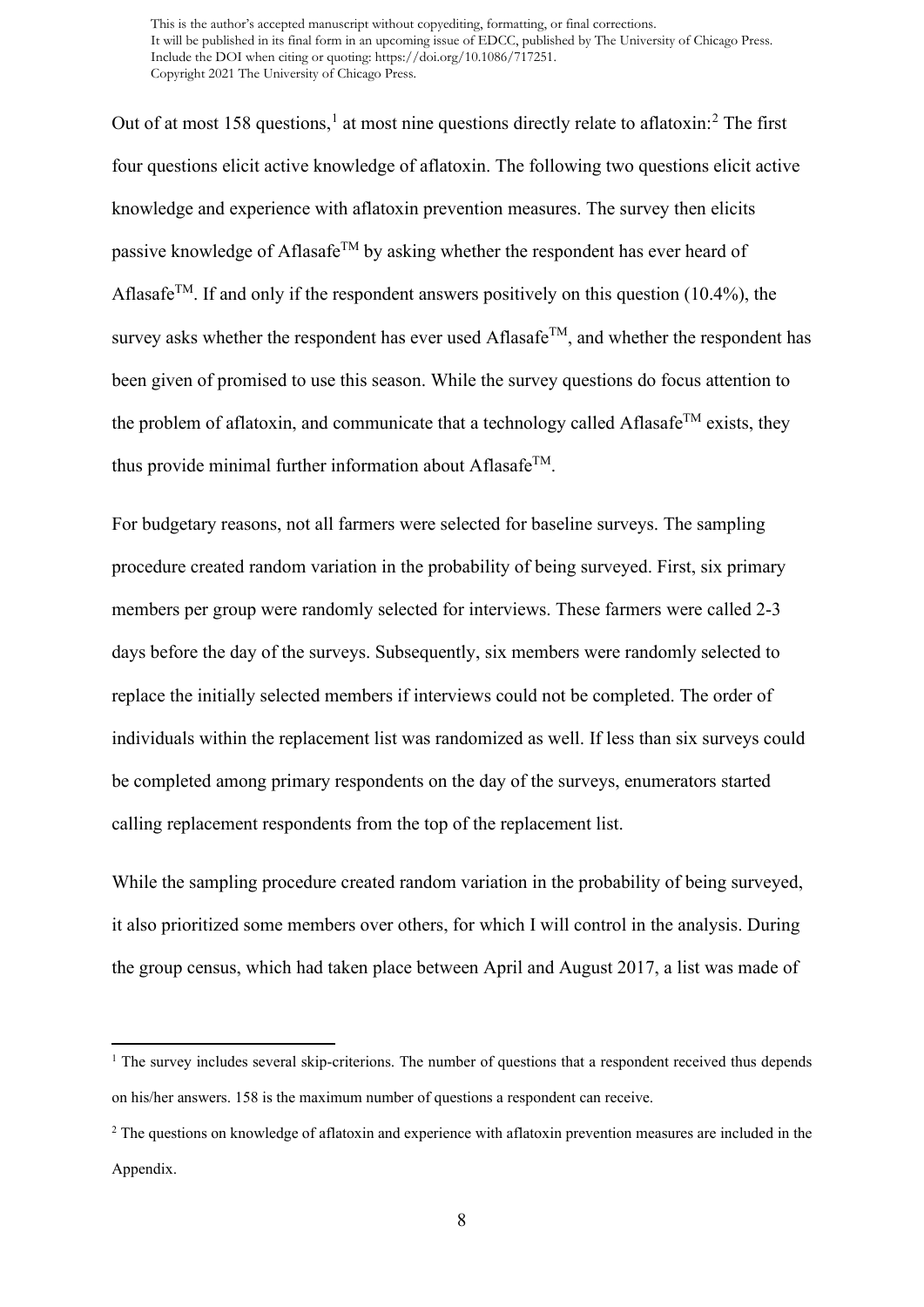all group members. Baseline survey respondents were first selected from members that had been present during the group census meeting. When this pool was exhausted, respondents were subsequently selected from members that had not been present during this meeting. For practical reasons, only the first twenty present members listed within each group were included in the randomization, and the remaining members were not considered. If the pool of those present at the meeting was exhausted before the required twelve members were selected, then only the first twenty non-present members listed were included in the randomization of selection of the remaining respondents, and the remaining non-present members were not considered. In the analysis for this paper, I include only those individuals that were included in the randomization, $3$  and the econometric specification controls for the prioritization of present members over non-present members. For ease of expression, I define as "subgroup" all farmers within a group that were present, respectively not present, during the group census meeting, so that within a subgroup all farmers in my sample have equal probability of being selected into my primary or replacement sample.

Table 1 reports a breakdown of the sample. Among the 1786 individuals that were present in the group census meeting, 888 individuals (49.7%) were randomized into the primary list, 573 individuals (32.1%) were randomized into the replacement list and 325 individuals (18.2 %) were randomized in the control list, and almost half of these 1786 individuals were actually surveyed. From the 786 individuals that were not present in the census meeting, most were assigned to the replacement and control lists, and most of these 786 individuals were therefore not surveyed. In total, 876 individuals from the primary and replacement lists were

<span id="page-9-0"></span><sup>&</sup>lt;sup>3</sup> For one group, the group census list was lost and re-taken later, making it impossible to retrieve which farmers were considered for surveys and which farmers were not. I therefore exclude this group from this analysis. Since I use individual level variation within groups to identify the impact of being surveyed, excluding this one group does not affect the internal validity of the estimated impact of being surveyed.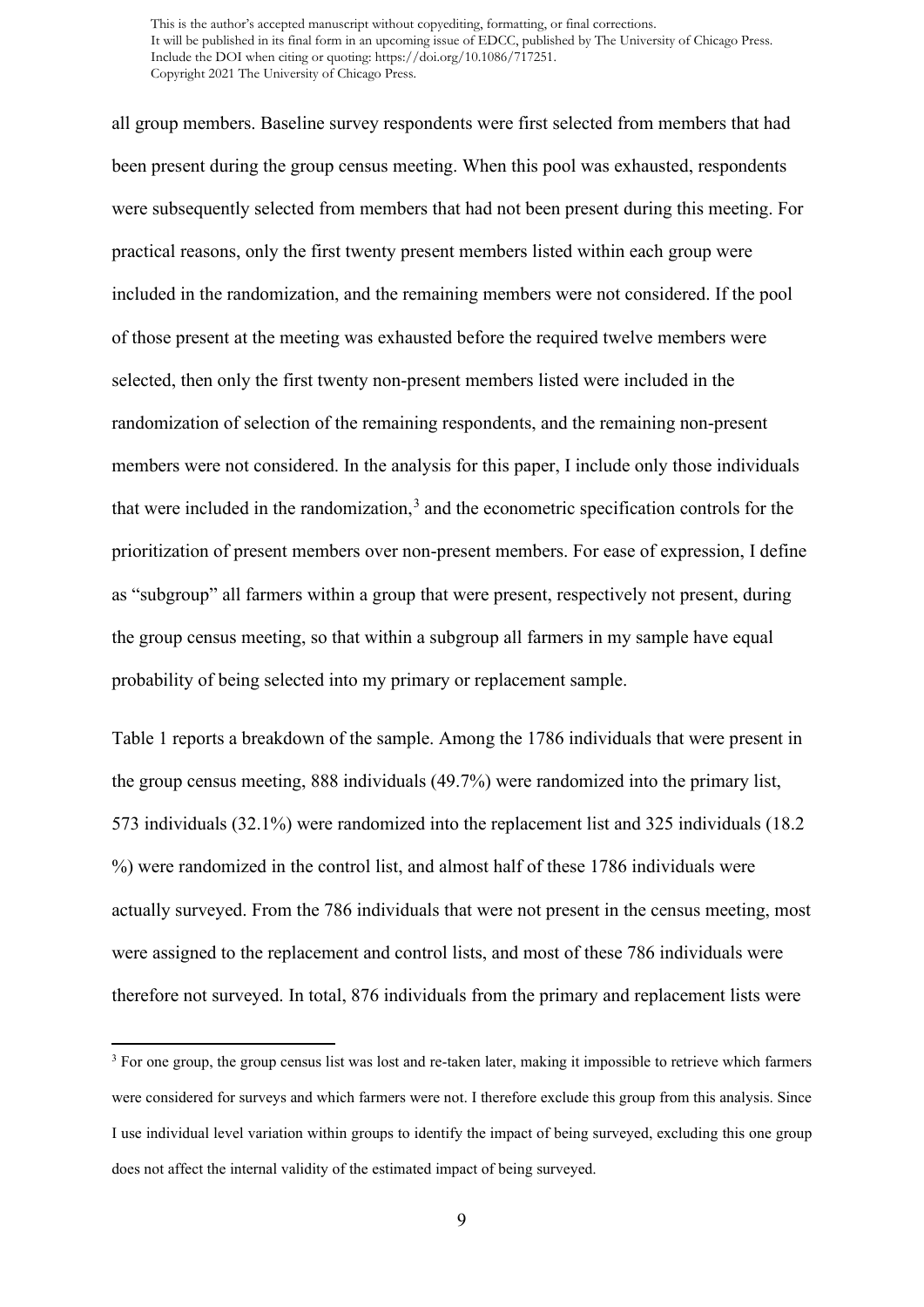surveyed and 1696 individuals were not surveyed, and the total sample consists of 2572 individuals.

Figure 1 shows the proportion surveyed by survey selection status. Being selected in the primary sample increases the probability of being surveyed at baseline by 0.727 as compared to not being selected for surveying, which by design leads to not being surveyed. As expected, being selected as replacement still increases the probability of being surveyed at baseline as compared to not being selected for surveying, but the effect decreases with the rank ( $p = 0.000$ ). As primary respondents were called 2-3 days before the day of the surveys and necessary replacement respondents were only called at the day of the surveys, primary respondents were more likely to be surveyed than replacement respondents conditional on being called ( $p = 0.000$ ). The conditional probability of being surveyed does not significantly differ among replacement respondents with different rank ( $p = 0.3651$ ).

## **4. Data**

During the group census meeting, which took place between April and August 2017, all members of each group were listed, as well as whether they were present during this census meeting. A proxy for the farmer's gender could be derived from their names. As could be expected from the randomized setup, gender is not correlated with treatment assignment ( $p =$ 0.446,  $p = 0.866$  and  $p = 0.984$ , respectively, using the main specification and robustness checks as discussed below with gender as dependent variable).

The baseline survey took place between September and October 2017, and was conducted by temporary IPA staff. The resulting data is available for surveyed respondents only, so it is impossible to use survey data to conduct further balance tests and empirically verify that individuals across the randomized primary, replacement and control lists have similar baseline characteristics.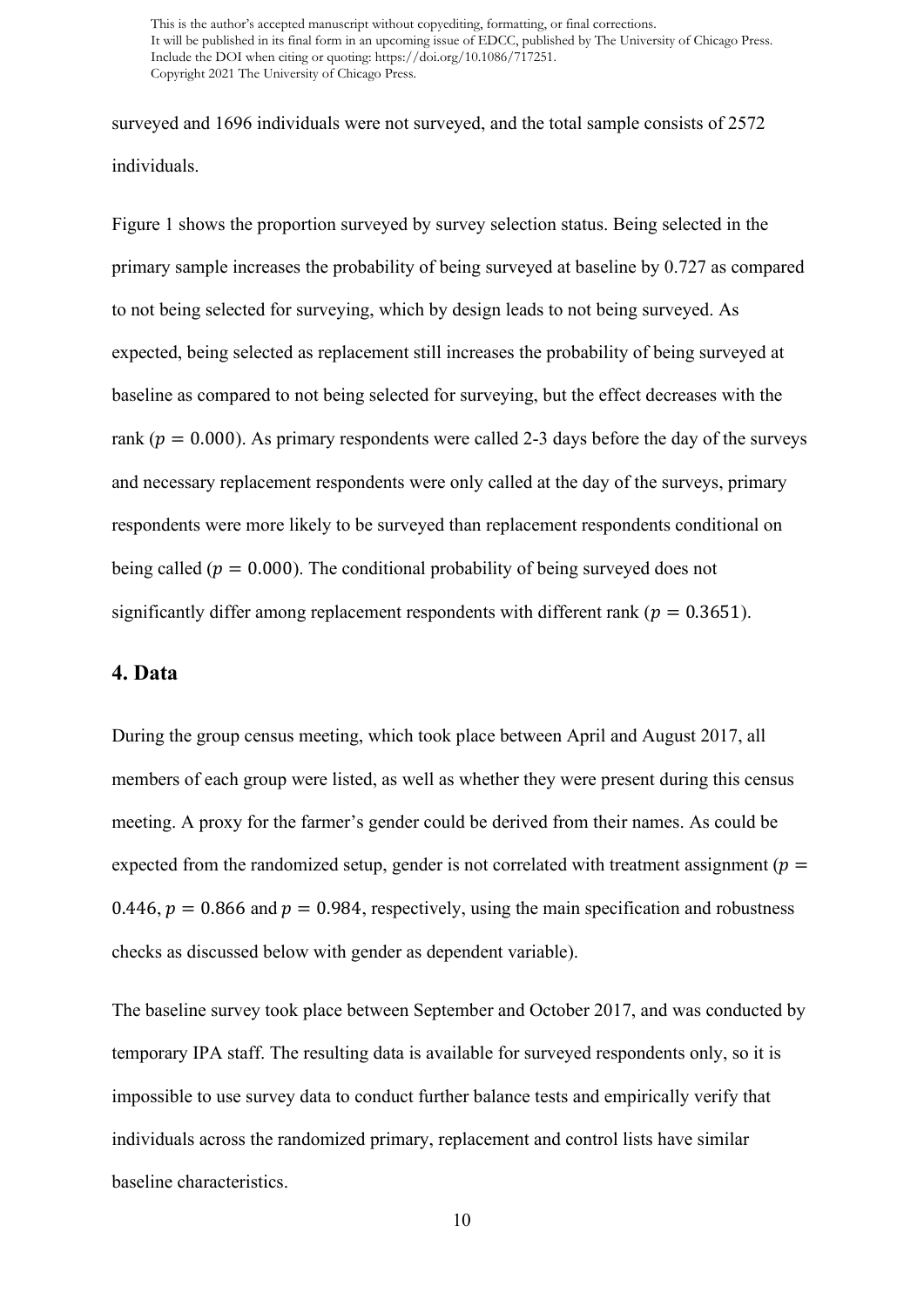The sale of Aflasafe<sup>TM</sup> took place between November and early December 2017, a few weeks after planting and just before Aflasafe<sup>TM</sup> should be applied, and was organized through a group meeting by staff of the Cereal Growers' Association (CGA). During sales meetings, newly hired staff from  $IPA^4$  $IPA^4$  recorded the identities of buyers and quantities purchased, both for surveyed and non-surveyed respondents. I am therefore able to match the administrative sales data to the randomized sample selection and actual survey completion statuses. Farmers that wanted to buy less than one 4-kg package were requested to pair up with other farmers and share a package, but each farmer's share of the purchase was recorded. I derive two outcome variables from the sales data: Adoption measured at the extensive margin (whether the individual purchased Aflasafe<sup>TM</sup> or not) and adoption measured at the intensive margin (the quantity of Aflasafe<sup>TM</sup> purchased in kg).

Finally, baseline respondents were revisited in March and April 2018 for an endline survey. Since only baseline respondents were surveyed at endline, endline data variables cannot be correlated with being surveyed at baseline, and I therefore use the endline survey data only in some exploratory analysis.

# **5. Impact of being surveyed**

#### **5.1. Empirical strategy**

To study the impact of being surveyed on the adoption of Aflasafe<sup>TM</sup>, I estimated:

$$
Adoption_{ig} = \beta Surveyed_{ig} + \gamma_g + \delta_g Present_{ig} + \varepsilon_{ig}, \tag{1}
$$

<span id="page-11-0"></span><sup>4</sup> While some baseline survey enumerators were hired again to record sales, they were re-assigned to groups, and only about 5% of the actual purchases of baseline respondents was recorded by their baseline survey enumerator.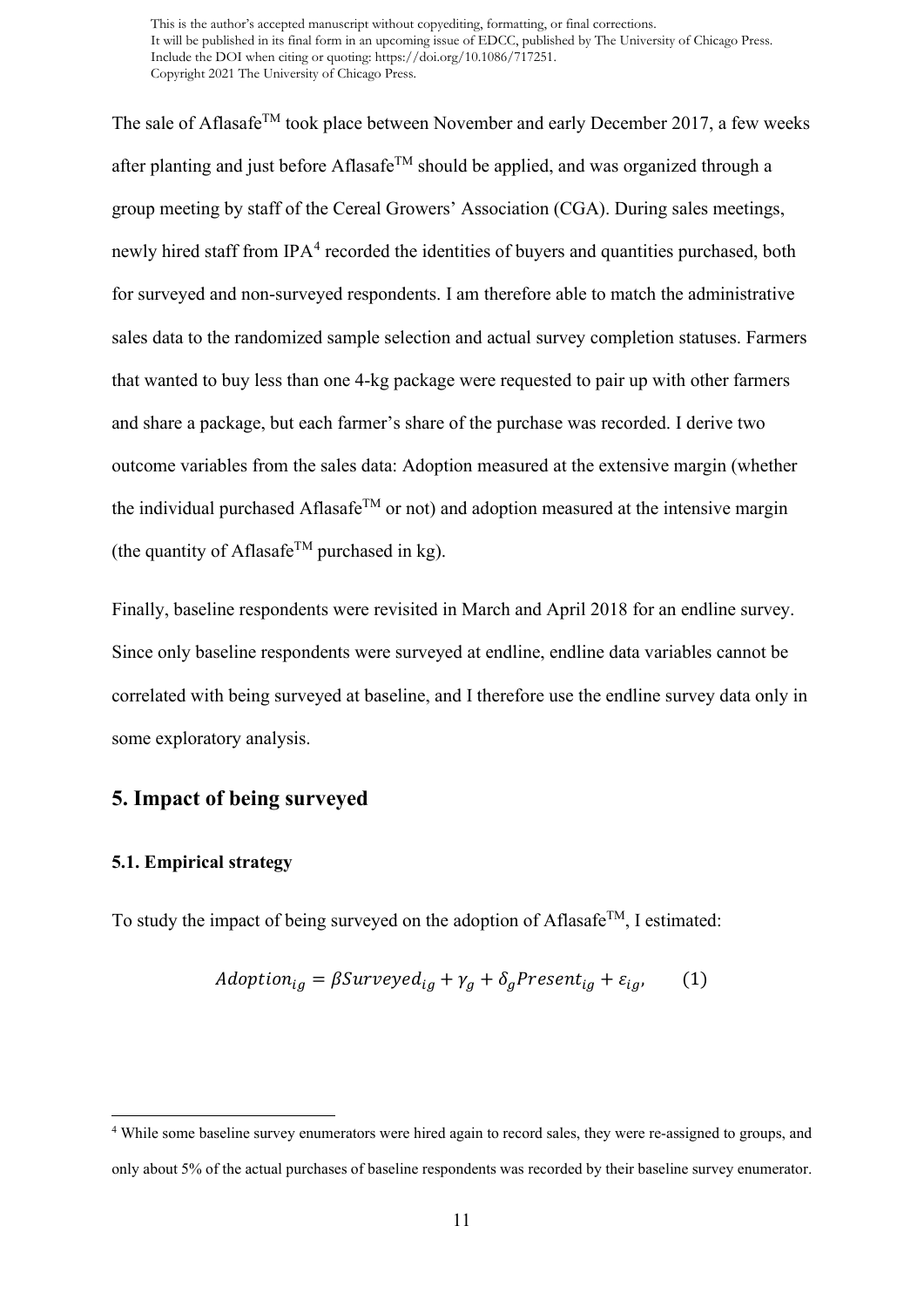where *Adoption*<sub>ig</sub> is the actual adoption of Aflasafe<sup>TM</sup> of individual *i* from group g, which I will analyze at both the extensive margin (whether the individual purchased Aflasafe<sup>TM</sup> or not) and the intensive margin (the quantity of Aflasafe<sup>TM</sup> purchased in kg), Surveyed<sub>ia</sub> is a dummy indicating whether the individual is surveyed at baseline, and  $\varepsilon_{ig}$  is an error term. As survey status was randomized within groups and respondents were first selected from present members and subsequently from non-present members, I included separate group fixed effects for present and non-present members  $\gamma_g + \delta_g$ Present<sub>ig</sub> to control for randomization strata. These fixed effects capture the variation between subgroups, so that the impact of being surveyed will be identified solely within subgroups. Note that the experimental treatment described in Hoffmann et al. (2020) was randomized at the village level (one level up from the group level), and is therefore captured in these group fixed effects.<sup>[5](#page-12-0)</sup>

As there is partial compliance to the randomized survey status, actual survey completion is likely to be endogenous. I therefore instrument  $\textit{Surveyed}_{ig}$  by a dummy for selection into the primary sample and six dummies for selection as replacement, while expecting the probability of being surveyed to be highest for the primary sample and decreasing in the rank for replacements. More formally, I estimated:

$$
Surveyed_{ig} = \lambda_0 Primary_{ig} + \sum_{r=1}^{6} \lambda_r Replacement_{igr} + \rho_g + \tau_g Present_{ig} + \omega_{ig}, \qquad (2)
$$

where  $Primary_{iq}$  is a dummy for selection into the primary sample,  $Replacement_{iqr}$  is a dummy for selection as  $r<sup>th</sup>$  replacement and  $\omega_{ig}$  is an error term. The fixed effects  $\rho_g$  +

<span id="page-12-0"></span><sup>&</sup>lt;sup>5</sup> Additionally including the farmer's gender as covariate does not meaningfully affect my results.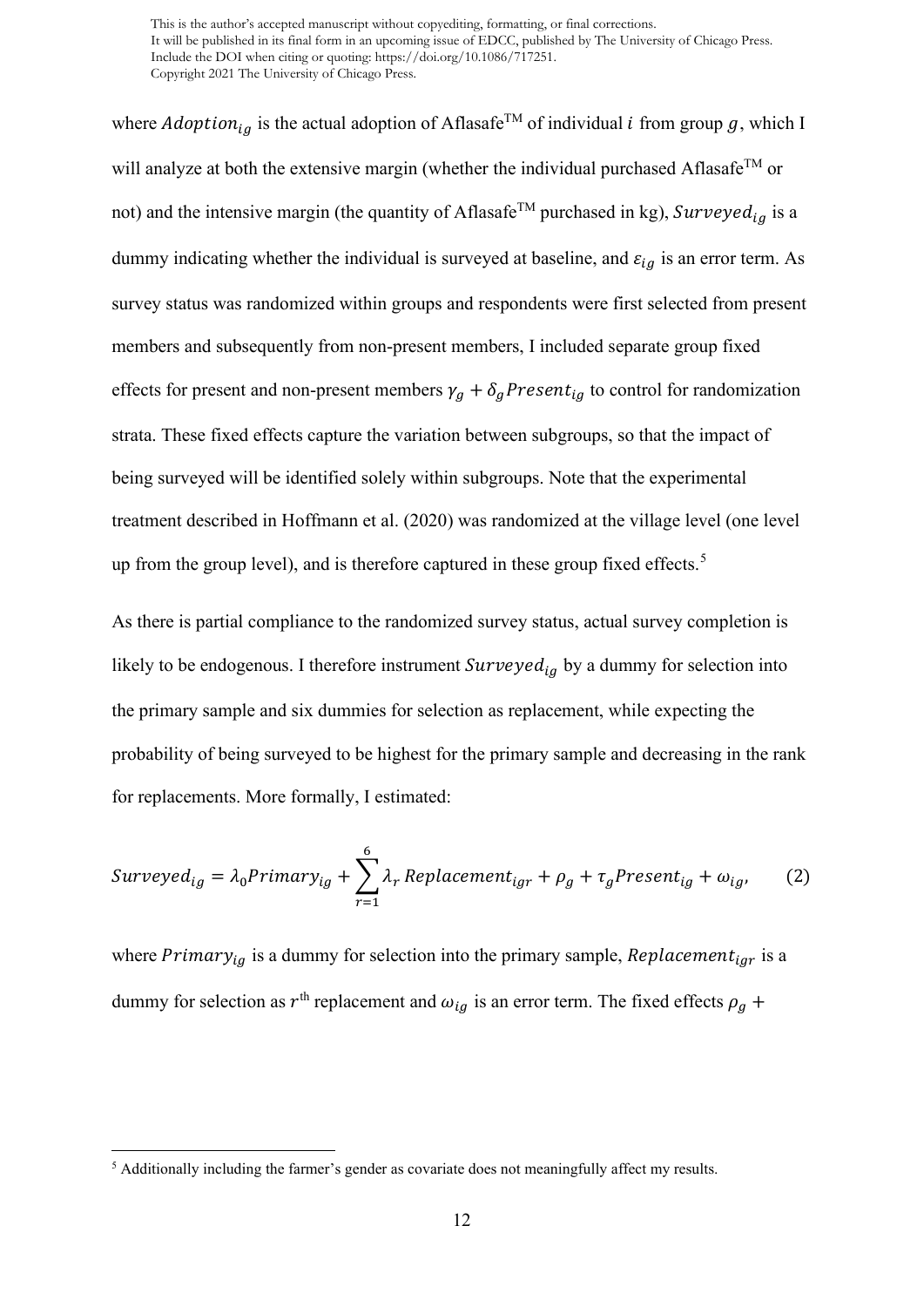$\tau_g$ Present<sub>ig</sub> capture the variation between subgroups, so that the treatment effect will be identified solely within subgroups, where my instruments were randomized.

To test the strength of my instruments, I test  $H_0: \lambda_0 = \lambda_1 = \cdots = \lambda_6 = 0$ . The resulting Fstatistic is 126.30 ( $p = 0.000$ ). I thus reject the null hypothesis that the instruments are weak.

By using this instrumental variables design, I effectively estimate a Local Average Treatment Effect (LATE). Results were obtained using two-stage least squares (2SLS). Since groups were sampled from a larger population and the treatment effect might be heterogeneous, standard errors were clustered at the group level (Abadie et al. 2017).

#### **5.2. Results**

Table 2 reports results on the impact of being surveyed. I find large and statistically significant impacts of being surveyed. Adoption increases by 9.2%-point at the extensive margin and by 0.355kg at the intensive margin as compared to the control group. In line with the expectations expressed in the Introduction, being surveyed thus leads more farmers to adopt Aflasafe<sup>TM</sup>.

To put these LATE estimates in perspective, I would ideally like to compare them with the relevant comparison, which is the mean of the adoption of the non-surveyed compliers to the randomized survey status. Since it is not possible to identify these compliers, I instead report the means of outcomes for the three lists: the control list, the replacement list and the primary list. Individuals on the control list were less likely to be present in the group census meeting, so that their adoption levels are probably lower than the relevant comparison, but individuals from the treatment list were more likely to be present in the group census meeting and are often surveyed, so that their adoption levels are higher than the relevant comparison. The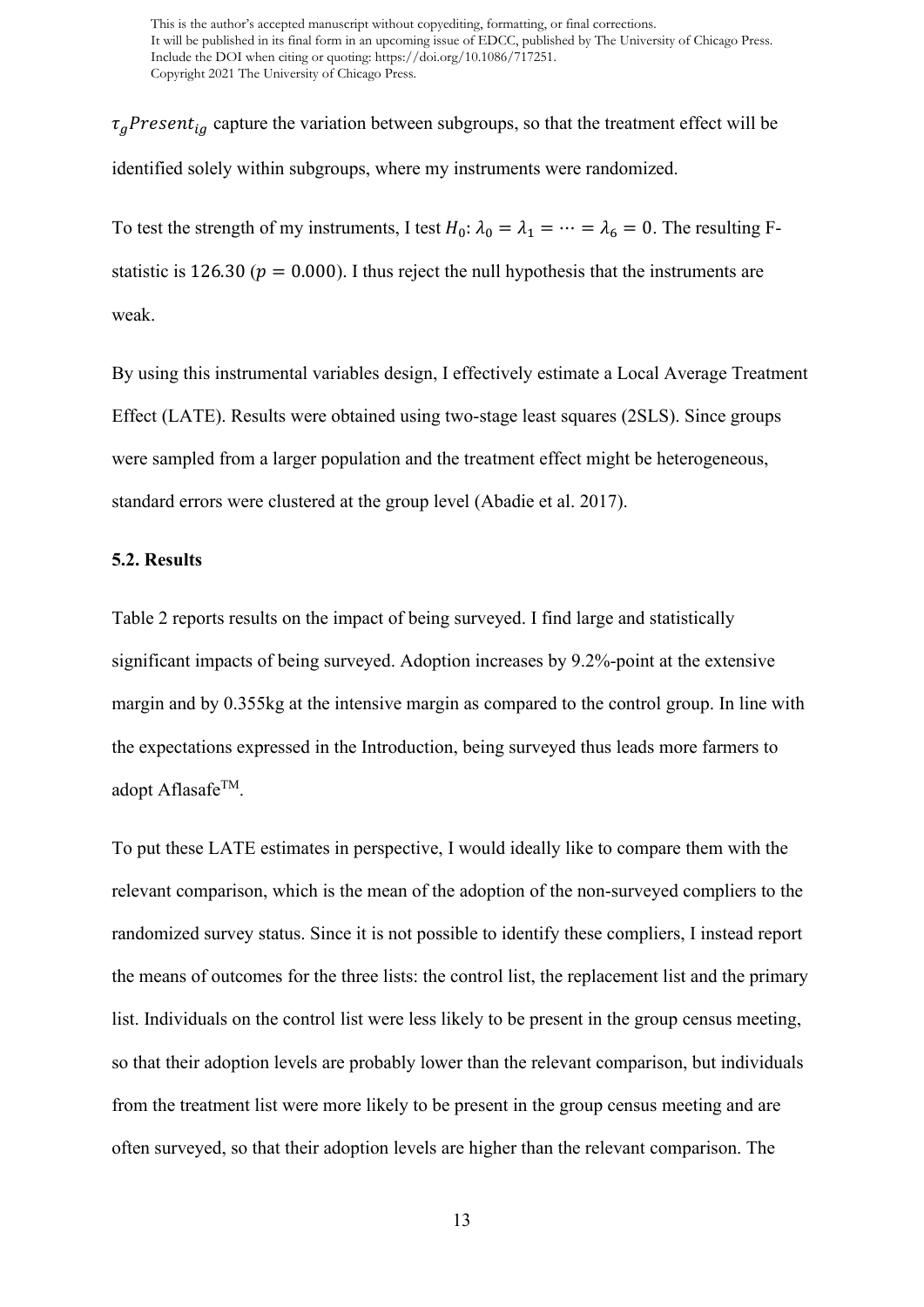relevant comparison is thus likely to fall between the mean of the control list and the mean of the primary list. Regardless of the comparison, however, the relative increase in adoption is substantial.

#### **5.3. Robustness**

The impact estimate presented above makes use of three lists: the primary list, the replacement list and the control list. Causal inference relies on comparability across lists within subgroups, which in expectation is created by randomization.

In a recent paper, however, de Chaisemartin and Behaghel (2020) show that waitlist estimators can be biased if the intended number of surveys can be reached before all individuals on the potential randomized waitlists reached an offer. In this case, one knows that the individual accepting the last offer by definition is a "taker", someone who would accept an offer to be surveyed if (s)he would receive it. Therefore, the expected probability of being a taker is higher among those that received an offer than among those that did not receive an over. If this probability of being a taker is correlated with adoption, the impact estimate is biased. As a first robustness check, I therefore estimate the doubly-reweighted ever-offer (DREO) estimator as proposed by de Chaisemartin and Behaghel (2020), which corrects for this bias by giving a lower weight to takers that received an offer. Results are presented in Table 3, Columns 1-2, and are similar to the main results.

Since individuals on the primary list always receive an offer, this issue would not exist if we compare individuals on the primary list with control individuals and exclude individuals from the replacement list from the sample. I therefore estimate the impact while excluding individuals on the replacement list from the sample. Results are presented in Table 3, Columns 3-4, and are slightly larger than the main results. A possible explanation for this difference can be that this effect is identified in a different subsample: The estimator relies on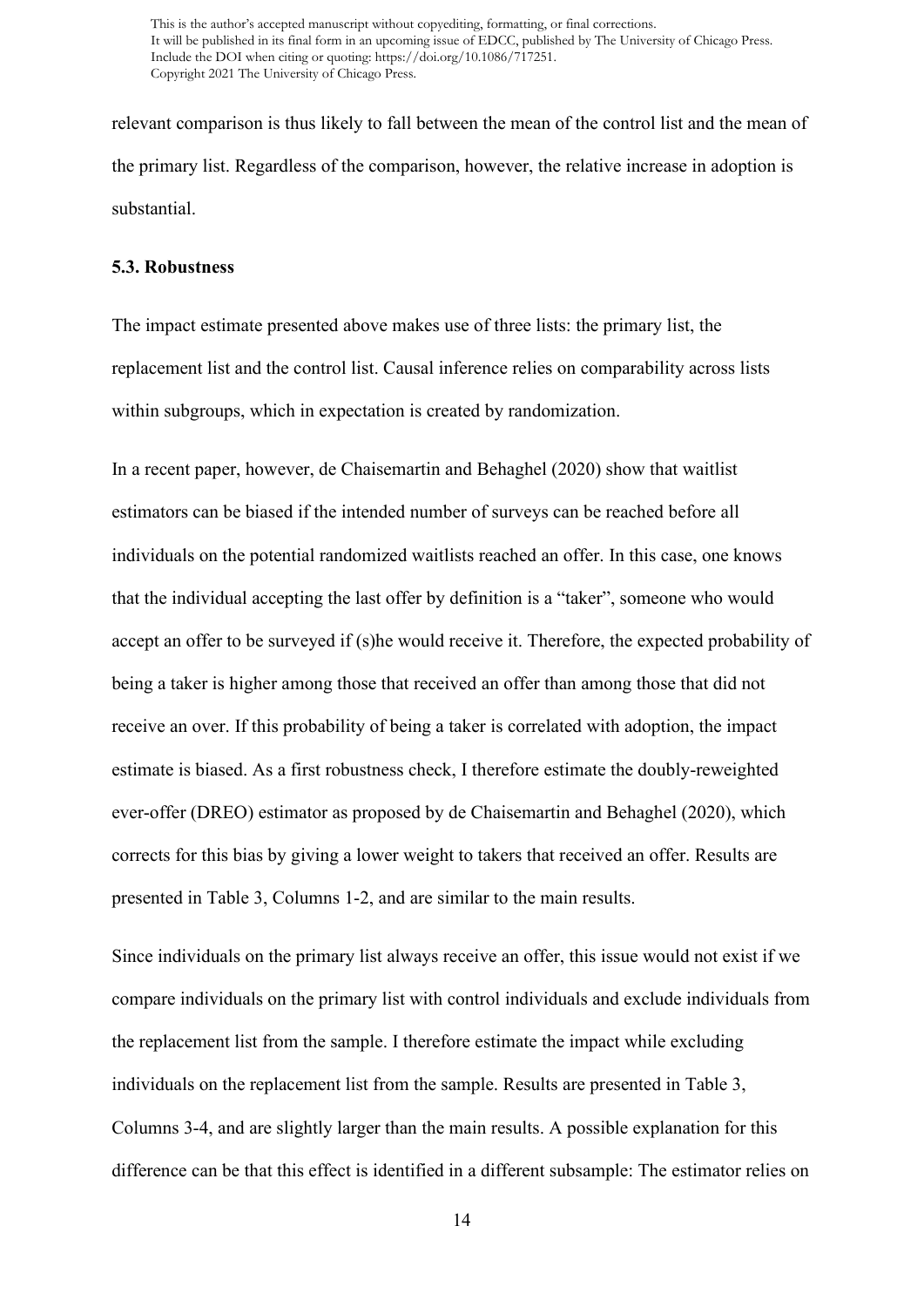within-subgroup variation in the randomized survey status, which only exists in subgroups that are large enough to have individuals subscribed on all three lists. The sample sizes in parentheses show that only part of the groups have such within-subgroup variation in the randomized survey status.

#### **5.4. Mechanisms**

In this Subsection, I will discuss potential mechanisms that could have driven the impact of being surveyed on Aflatoxin<sup>TM</sup> adoption. While the impact on adoption could have been driven by the survey questions on aflatoxin knowledge and experience with aflatoxin prevention measures, surveys might also have affected adoption in more indirect ways. In this Subsection, I will first explore two potential indirect mechanisms. After I do not find empirical support for these indirect mechanisms, I will discuss which direct mechanisms could have driven the impact on adoption.

First, being surveyed could also have increased related production decisions that may affect the expected yield and the variance of the yield, which in turn could affect the adoption of Aflasafe<sup>TM</sup> (Hoffmann et al. 2020). I will therefore explore whether increased use of inorganic fertilizers or stress tolerant seeds can explain the impact of being surveyed.

Both the baseline and endline survey measured the adoption of inorganic fertilizer for maize production in the past short rains season. Among surveyed farmers that planted maize in both the previous short rains season (Oct 2016-Feb 2017) and the current short rains season (Oct 2017-Feb 2018), fertilizer adoption significantly increased by 10.7%-point ( $p = 0.000$ ), from 57.5% to 68.2%. Since no endline survey data is available for individuals that were not surveyed at baseline, I am unable to check whether or not non-surveyed respondents were also more likely to use fertilizer. However, since fertilizer adoption is only weakly correlated with Aflasafe<sup>TM</sup> adoption ( $r = 0.085$ ), even a 10.7%-point increase in the adoption of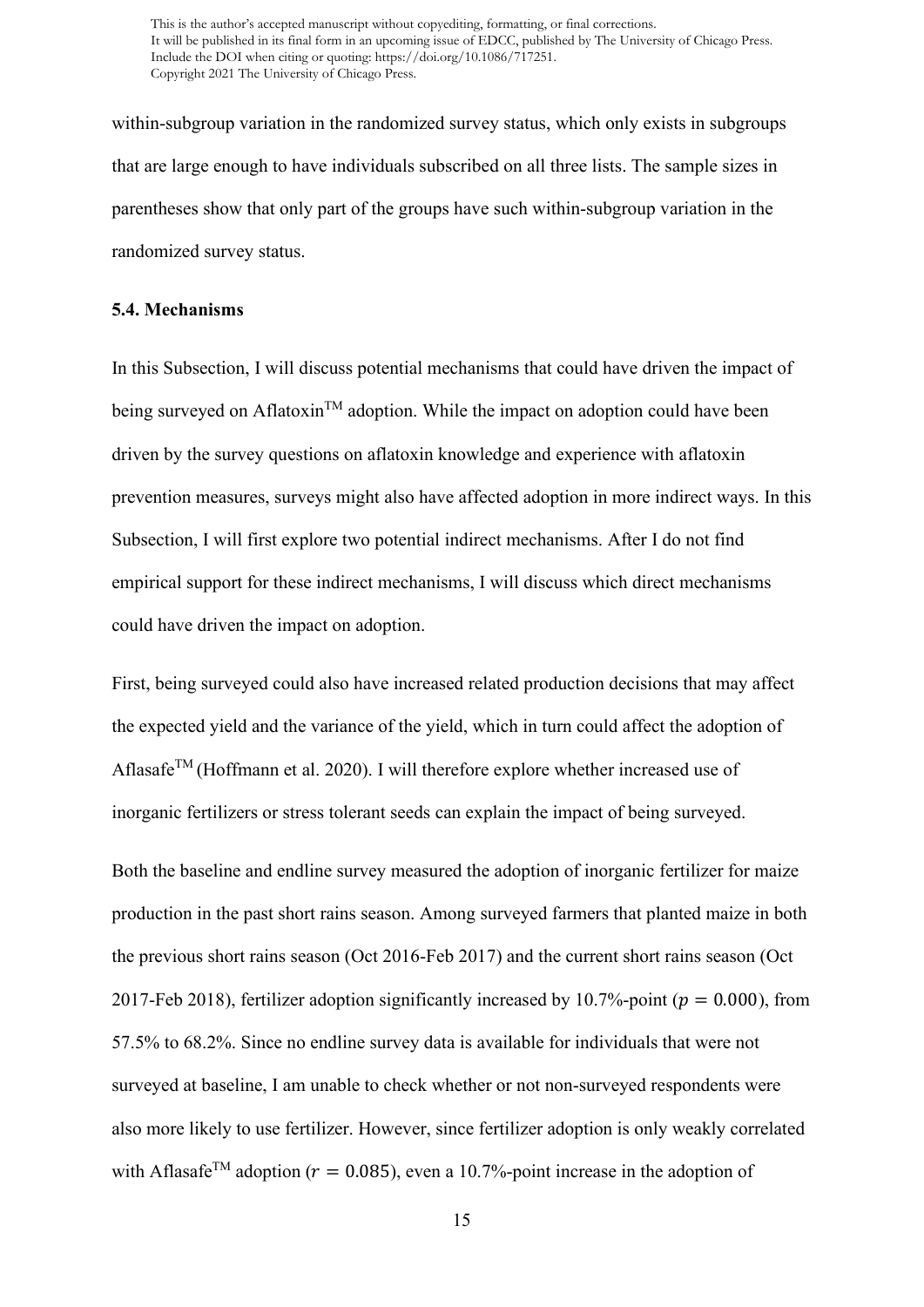fertilizer would not seem to be a good explanation for the 9.2%-point increase in the adoption of Aflasafe<sup>TM</sup>.

The surveys did not include any information or questions on stress-tolerant maize varieties or other ways to decrease the variance of the harvest, so it seems unlikely that being surveyed has affected Aflasafe<sup>TM</sup> adoption via increased adoption of variance decreasing technologies. I thus do not find empirical support for changes in related production decisions to explain the impact of being surveyed on the adoption of Aflasafe<sup>TM</sup>.

Second, being surveyed could also have increased participating in project trainings, which in turn could affect the adoption of Aflasafe<sup>TM</sup>. During the first project training, farmers received information about Aflasafe<sup>TM</sup>, the rainfall index insurance that was sold together with Aflasafe<sup>TM [6](#page-16-0)</sup> and, when relevant, the market premium for safe maize. The use of Aflasafe<sup>TM</sup> was demonstrated during a second training. As long as presence in the training is similar in treatment and comparison groups, and interaction effects between the survey and the training do not exist, then this does not affect the impact of being surveyed as reported in Table 2. However, respondents were being called for baseline surveys, and the first project trainings were often organized at the same location on the same day as the surveys. The information received through phone calls, and already being at the location of the trainings could both lead to increased presence in the training. If presence at the training subsequently increased the adoption of Aflasafe<sup>TM</sup>, then the impact estimates in Table 2 could at least partly explained by increased participation in the project trainings. More specifically, the 2SLS estimate would capture:

<span id="page-16-0"></span> $6$  Aflasafe<sup>TM</sup> was offered in a bundle together with a rainfall index insurance product that covered the initial investment in case of bad rainfall conditions. Some groups also had the opportunity to buy Aflasafe<sup>TM</sup> without the insurance product, but most farmers bought Aflasafe<sup>TM</sup> with the insurance product.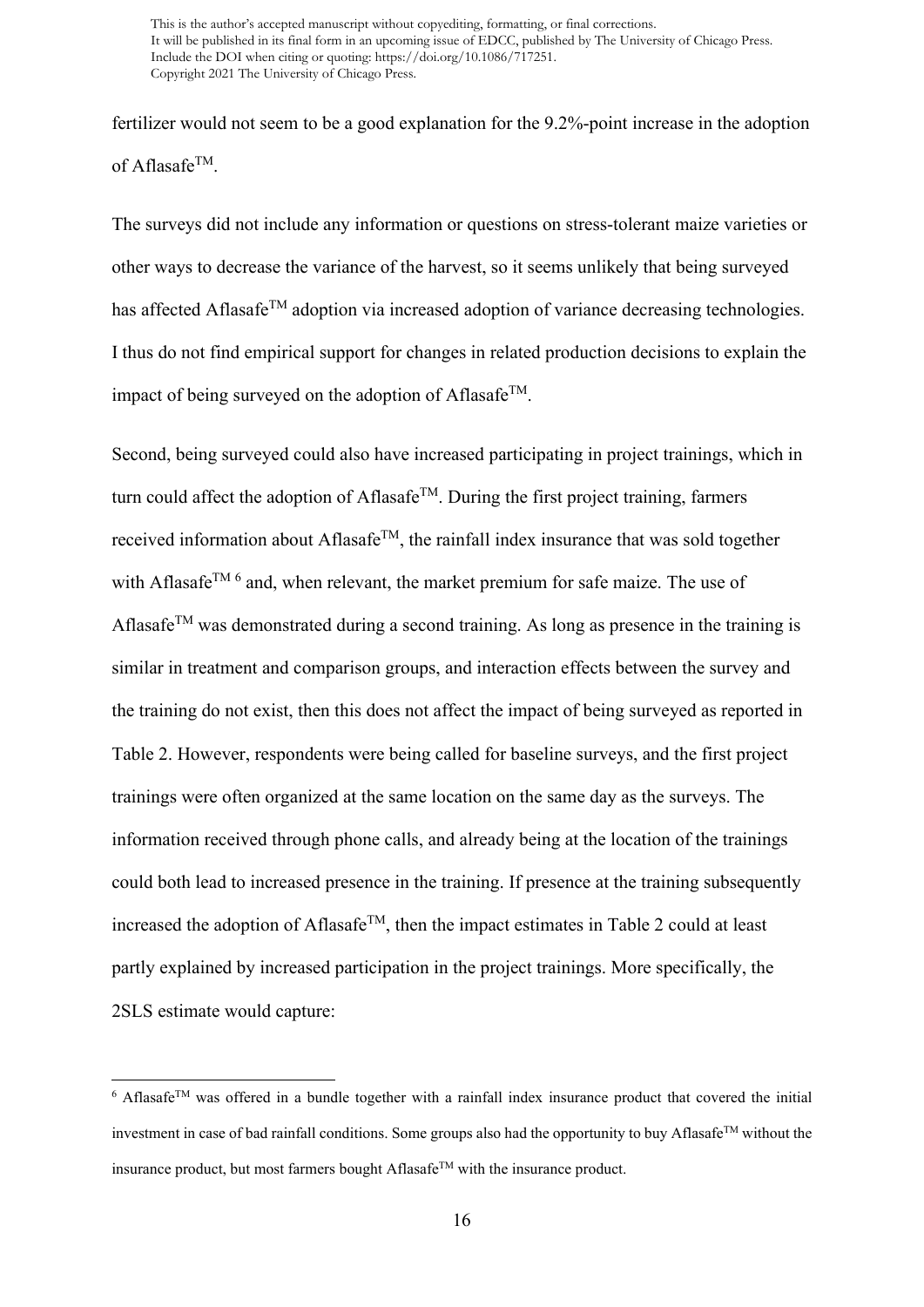$$
E[\beta] = \frac{p_s \beta_s + (p_{t,1} - p_{t,0}) \beta_t}{p_s} = \beta_s + \frac{p_{t,1} - p_{t,0}}{p_s} \beta_t, \qquad (3)
$$

where  $p_s$  is the probability of being surveyed,  $\beta_s$  is the impact of being surveyed,  $p_{t,1}$  is the probability of presence at the training given that the farmer is selected to participate in the survey,  $p_{t,0}$  is the probability of presence at the training given that the farmer is not selected to participate in the survey and  $\beta_t$  is the impact of presence at the training; and I assume that  $p_{t,1} \ge p_{t,0} > 0$  and  $\beta_t \ge 0$ . Project trainings explain part of the impact estimates in Table 2 if  $p_{t,1} > p_{t,0}$  and  $\beta_t > 0$ .

If project trainings explain part of the impact, then I argue that it will be largest for primary respondents, and I use this to perform a robustness check: Individuals on the primary list were called 2-3 days before the day of the surveys, while necessary individuals on the replacement list were only called at the day of the surveys. The advance invitation for individuals on the primary list could help them to make themselves available, actually show up and participate in the baseline survey and trainings. Indeed, Figure 1 shows that, conditional on being called, individuals from the primary list were more likely to be surveyed. If  $p_{t,1}$  and  $p_s$  are positively correlated, the relative effect  $\left(p_{t,1} - p_{t,0}\right) / p_s$  is larger for farmers on the primary list than for farmers on the replacement list. If presence at the training subsequently increased the adoption of Aflasafe<sup>TM</sup>, then the 2SLS estimate should be higher for primary respondents. As a robustness check, I therefore estimated the 2SLS specification including the instrumented interaction between being surveyed and primary respondent status, so that I can compare 2SLS estimates across primary and replacement respondents.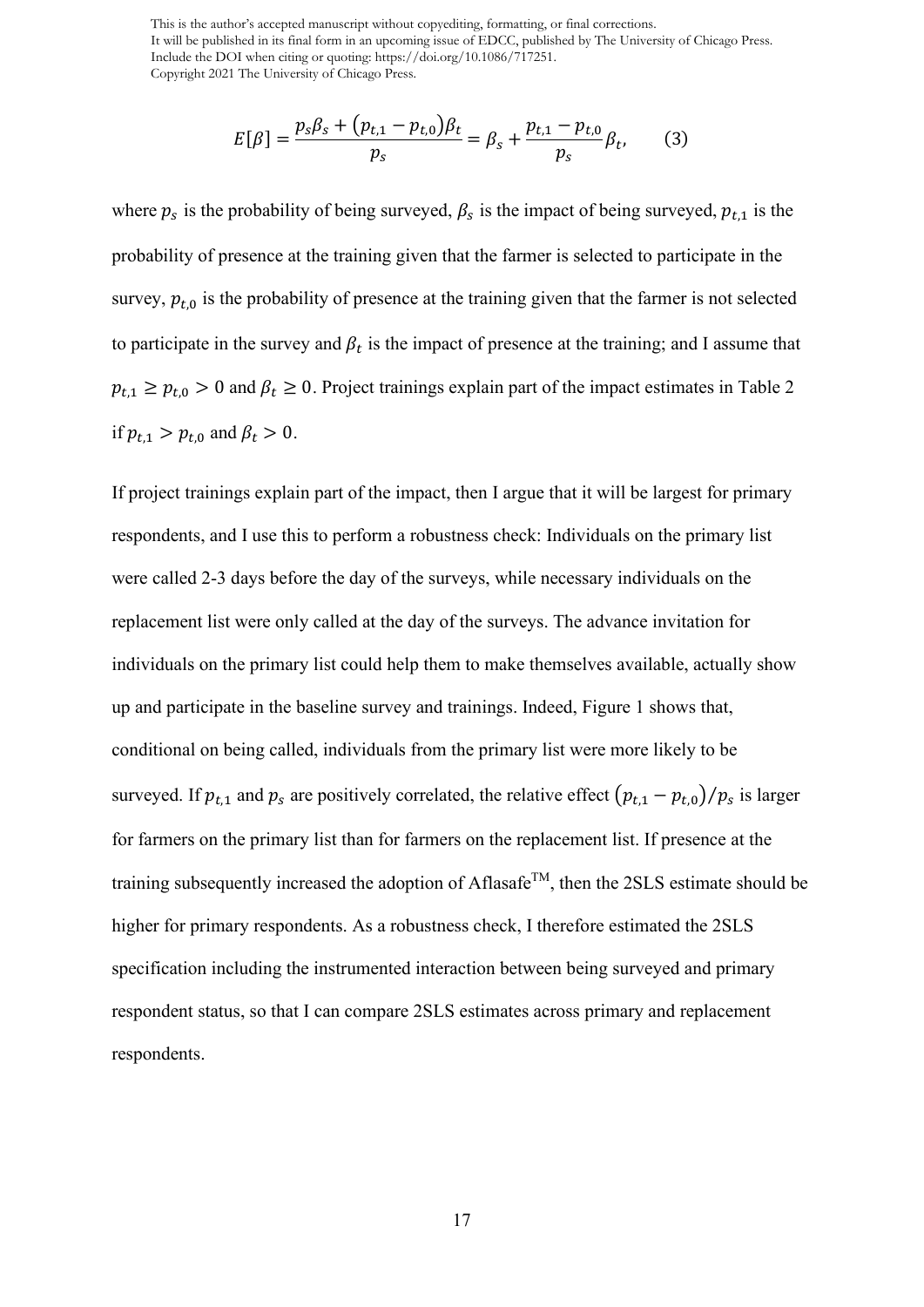Table 4 shows the results of this estimation. The interaction effect between being surveyed and being a primary respondent is not significantly different from zero and the point estimate is negative. I thus find no indication for the project trainings to explain the result in Table 2.

While within subgroups, the assignment to the primary and the replacement list is randomized, *actual* participation in the surveys is endogenous. An alternative explanation for the absence of an instrumented interaction effect in Table 4 could therefore be that primary respondents that were actually surveyed structurally differ from replacement respondents that were actually surveyed. For example, if older farmers are more flexible to participate, even if they are called at late notice, and if these older farmers have a low impact of being surveyed, then the LATE for replacement respondents would be lower than the LATE for primary respondents, which would negate the positive effect hypothesized above. I therefore explore whether any structural differences exist between primary and replacement respondents that were actually surveyed. Table 5 reports differences on a selection of baseline survey variables that was also used in Hoffmann et al. (2020). I do not find structural differences between primary and replacement respondents, except on the propensity for social learning dummy, which indicates whether the number of people the farmer discusses technologies with in the village is above the sample median. I thus find little empirical support for this alternative explanation.

Given that I do not find empirical support for indirect mechanisms to explain the impact of being surveyed on Aflasafe<sup>TM</sup> adoption, I will now discuss which direct mechanisms may have contributed to this impact. These mechanisms were already introduced in the Introduction. First, while information provision cannot be ruled out as a mechanism, information provision was minimal. If this minimal information had driven Aflasafe<sup>TM</sup> adoption, one might expect at least part of this effect to run via increased participation in project trainings, in which farmers received much more information. However, I did not find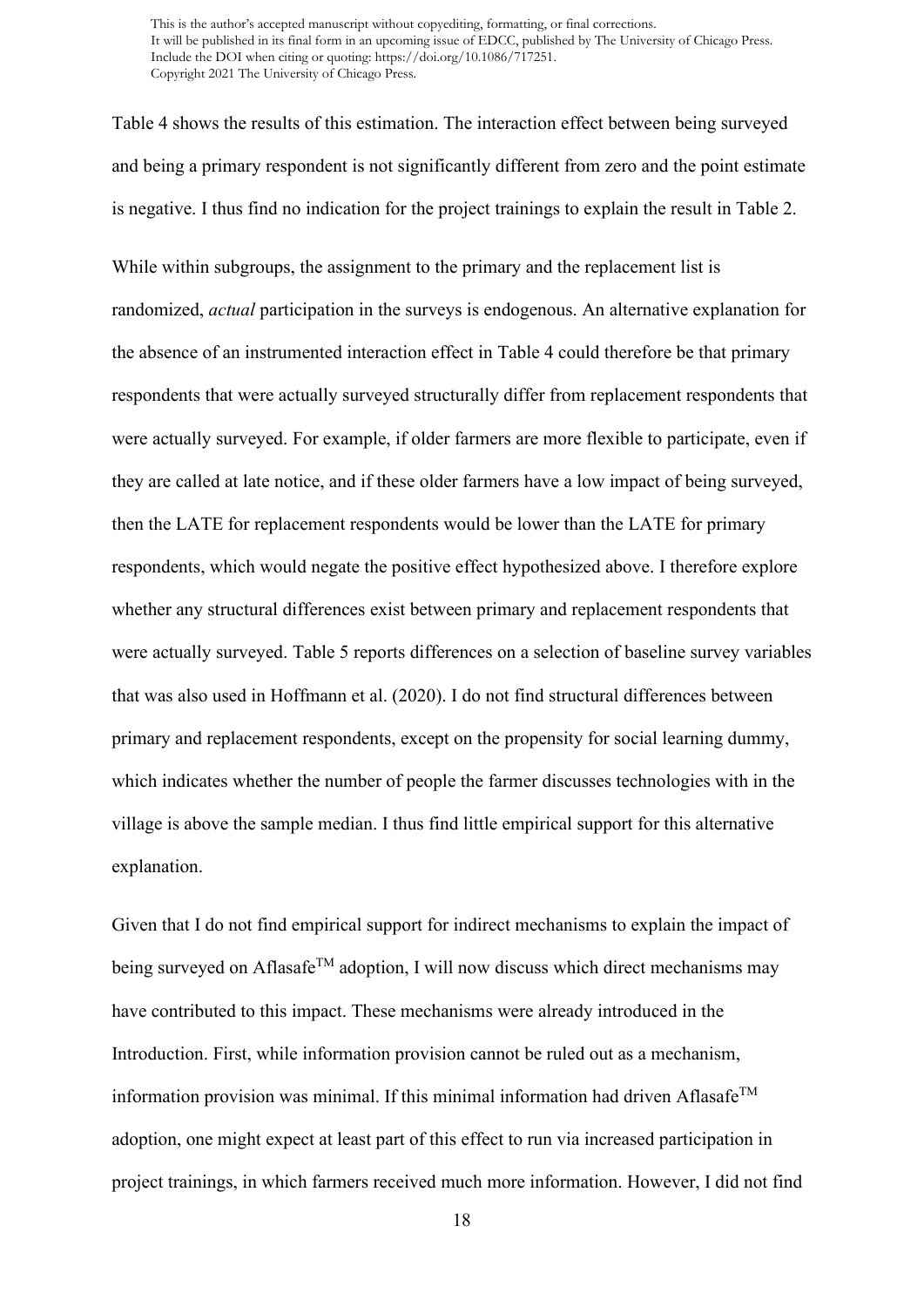empirical support for this above. Second, bandwidth could have been an important mechanism, as at least seven questions focused attention on aflatoxin, its consequences and its prevention measures, mostly by stimulating active knowledge. Third, since no questions were asked on predictions or intentions to adopt aflatoxin prevention measures, questionbehavior effects can be ruled out. Fourth, although questions were asked in a neutral way, the simple fact that these questions were asked by a researcher, could have been interpreted as a signal that the researcher considers aflatoxin prevention "appropriate". If this is the case, then experimenter demand effects may explain the impact of Aflasafe<sup>TM</sup> adoption. Finally, while project trainings and sales were led by another organization, being surveyed may have made respondents more aware that their behavior is observed as part of a study, so Hawthorne effects might also have played a role.

# **6. Interaction with experimental treatment**

#### **6.1. Empirical strategy**

To explore how being surveyed can affect experimental parameter estimates, I study how the impact of the market linkage treatment studied in Hoffmann et al. (2020) varies across, respectively, the full sample of 2572 individuals used in this paper, the subsample of surveyed individuals and the subsample of non-surveyed individuals. Following Hoffmann et al. (2020), I use the following specification:

$$
Adoption_{igv} = \alpha + \beta Treated_v + \varepsilon_{igv}, \qquad (4)
$$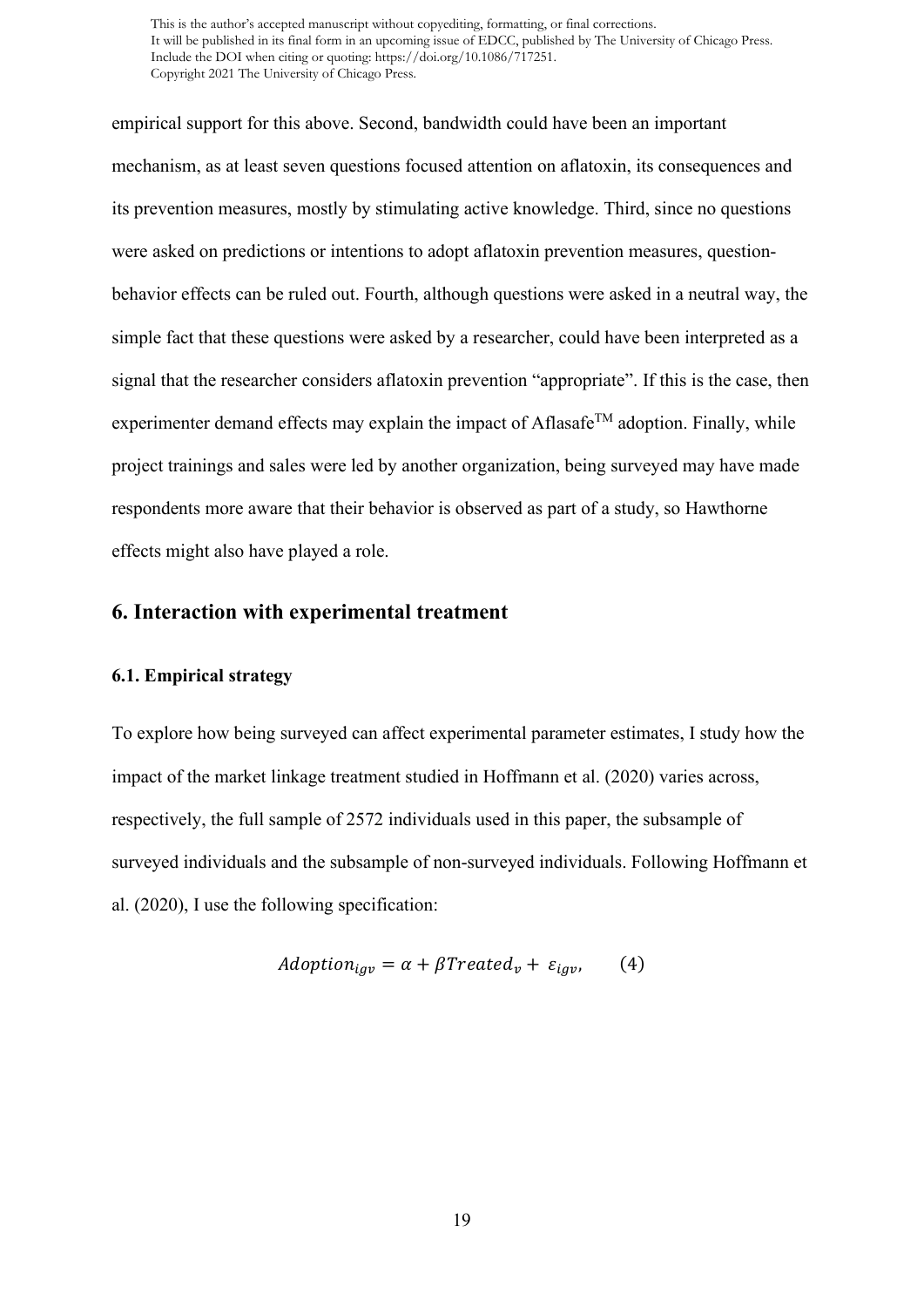where  $Treated<sub>v</sub>$  is a dummy representing the market linkage treatment, which was randomized at the village level v, and  $\varepsilon_{iav}$  is an error term.<sup>[7](#page-20-0)</sup>

As a second step, to deal with endogeneity in survey completion, I formally assess the interaction between being surveyed and the impact of the market linkage treatment using an instrumental variables approach. To be precise, I estimate:

$$
Adoption_{igv} = \alpha{} Treated_v \cdot Surveyed_{igv} + \beta{} Surveyed_{igv} + \gamma_g + \delta_g{} Present_{ig} + \varepsilon_{igv},
$$
\n
$$
\tag{5}
$$

where variables are defined as before, while instrumenting  $\textit{Surveyed}_{\textit{iqv}}$  and  $\textit{Treated}_{v}$ . Surveyed<sub>iav</sub> by the primary respondent status, the six replacement respondent statuses, and their interactions with the market linkage treatment. Note that since market linkage treatment was randomized at the village level,  $Treated_v$  is again absorbed by the group fixed effects  $\gamma_a$ in this specification.

This specification identifies how the impact of the market linkage treatment varies across the exogenous variation in being surveyed. Results were obtained using 2SLS and standard errors were clustered at the village level.

#### **6.2. Results**

Table 6 reports estimates of the impact of the market linkage in, respectively, the full sample of 2572 individuals used in this paper, the subsample of surveyed individuals and the subsample of non-surveyed individuals. Columns 1-3 report results for the extensive margin, and show no significant impact in any of the three samples. However, Columns 4-6 show that

<span id="page-20-0"></span><sup>7</sup> Hoffmann et al. (2020) also estimate regressions with a vector of baseline controls. Adding these baseline controls provides similar results.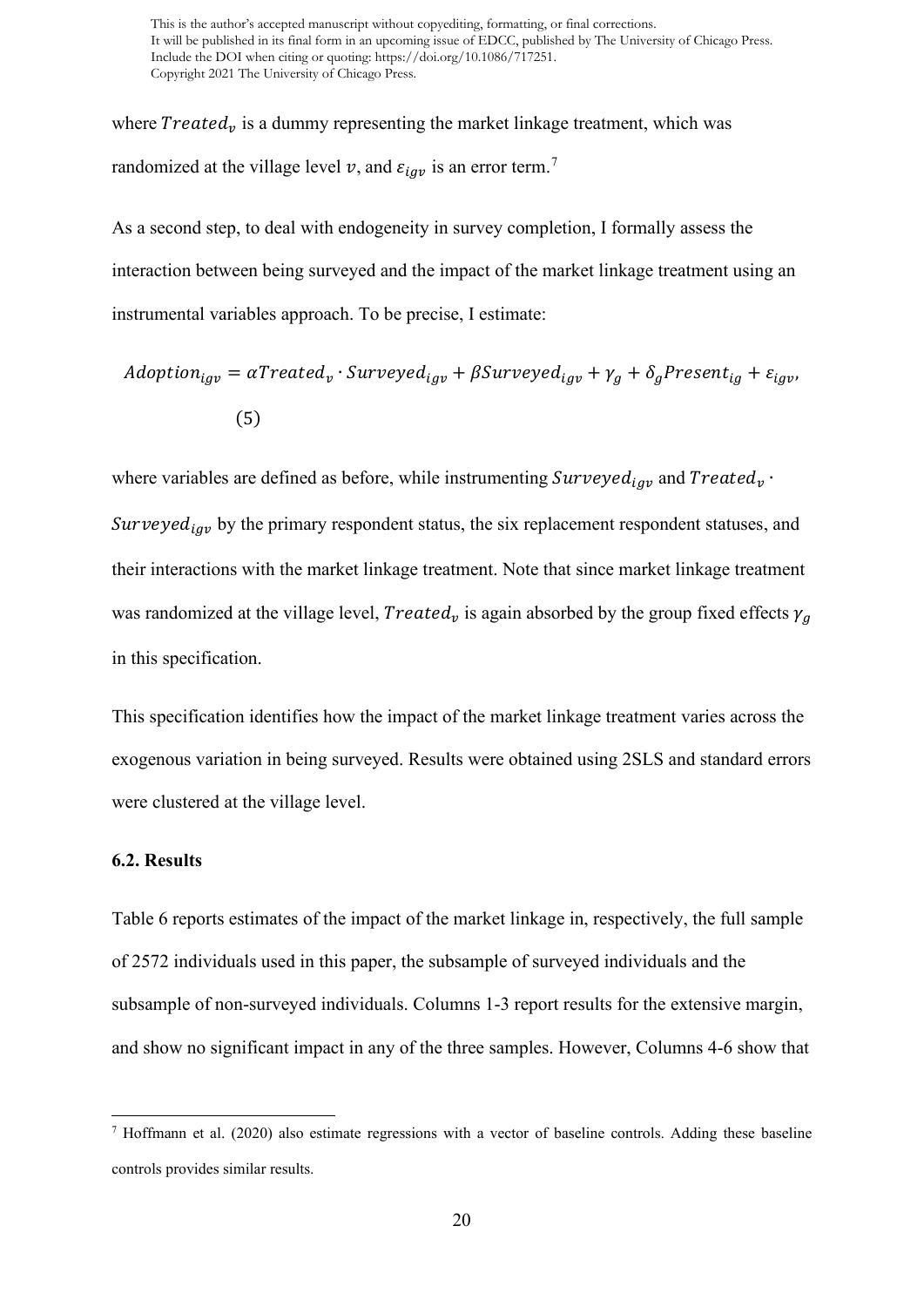the estimated impact on the intensive margin (as measured by the quantity of adoption) is much smaller and statistically non-significant among surveyed respondents, while it is statistically significant in both the full sample and the subsample of non-surveyed individuals. Conclusions on the impact of the market linkage treatment thus critically depend on which sample is used in the analysis. This pattern is in line with the result in Zwane et al. (2011) that an experimental treatment effect disappeared where being surveyed improved outcomes.

To formally assess the interaction between being surveyed and the impact of the market linkage treatment, Table 7 reports the results on the interaction between the market linkage treatment and being surveyed. The size of the interaction effect in Column 2 of Table 7 is similar to the difference in the treatment effects reported in Columns 5 and 6 of Table 6, which implies the differential impact across those surveyed and those not surveyed can be traced back to exogenous variation in the probability of being surveyed. The differences across Columns 5 and 6 of Table 6 is thus not the result of heterogeneity in impacts across two endogenously different groups. However, while the interaction estimate is large, the standard error around the interaction estimate is large too, so that the interaction effect is statistically insignificant. I thus cannot rule out that the difference in impact estimates across surveyed and non-surveyed individuals is the result of natural variation across subsamples.

# **6.3. Potential mechanisms**

Being surveyed could potentially affect the impact of an experimental treatment in direct and indirect ways. First, being surveyed could directly affect the impact of the treatment, as modelled by  $\beta$  in equation (4). However, in this study, the baseline survey does not contain any information or primes about the market linkage, about price premiums for aflatoxin-safe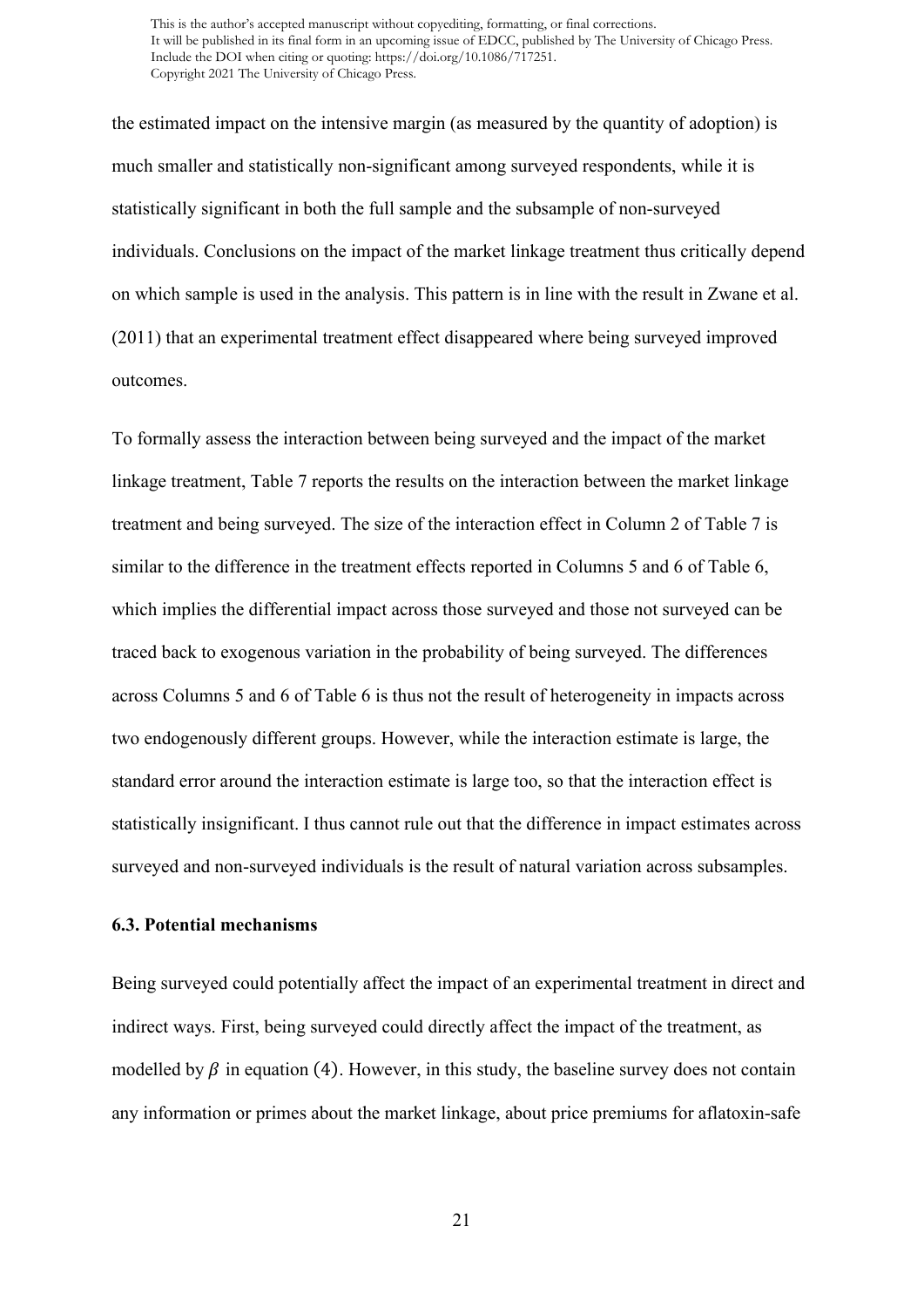maize or about market sales in general, so it does seems unlikely that a direct effect explains the difference observed in Table 6.

Second, being surveyed could indirectly affect the impact of the treatment by affecting the context in which the experimental treatment operates. Section 5.3 did not find support for related production decisions to play an important role. However, as becomes clear from the bottom row of Table 6, in the no market linkage condition, adoption was much higher among surveyed individuals. If the baseline survey increased the farmers' valuation for safe maize for home consumption, then the additional motivation from the market linkage might simply have been less important.

# **7. Discussion**

This paper finds large and significant impacts of being surveyed on subsistence farmers' adoption of a new agricultural technology that improves food safety. While the evidence presented in this paper suggests that the increase in adoption is a direct effect of being surveyed, the evidence remains inconclusive about the contributions of bandwidth, experimenter demand effects and Hawthorne effects.

Following Zwane et al. (2011), my findings have crucial implications for the study of technology adoption. Substantively, as already suggested by Schilbach, Schofield, and Mullainathan (2016), bandwidth may be an important factor for the study of technology adoption. If insufficient bandwidth (cognitive capacity and executive control) is dedicated to a specific issue, people might ignore new technologies that address this issue. This paper, however, focused on one aspect of technology adoption: the purchase decision. It is not selfevident that farmers who acquire a technology will also apply the technology properly. For example, Kariuki et al. (2020) experimentally vary the level of support with the application of Aflasafe<sup>TM</sup> and find that providing additional support on top of a one-off training increases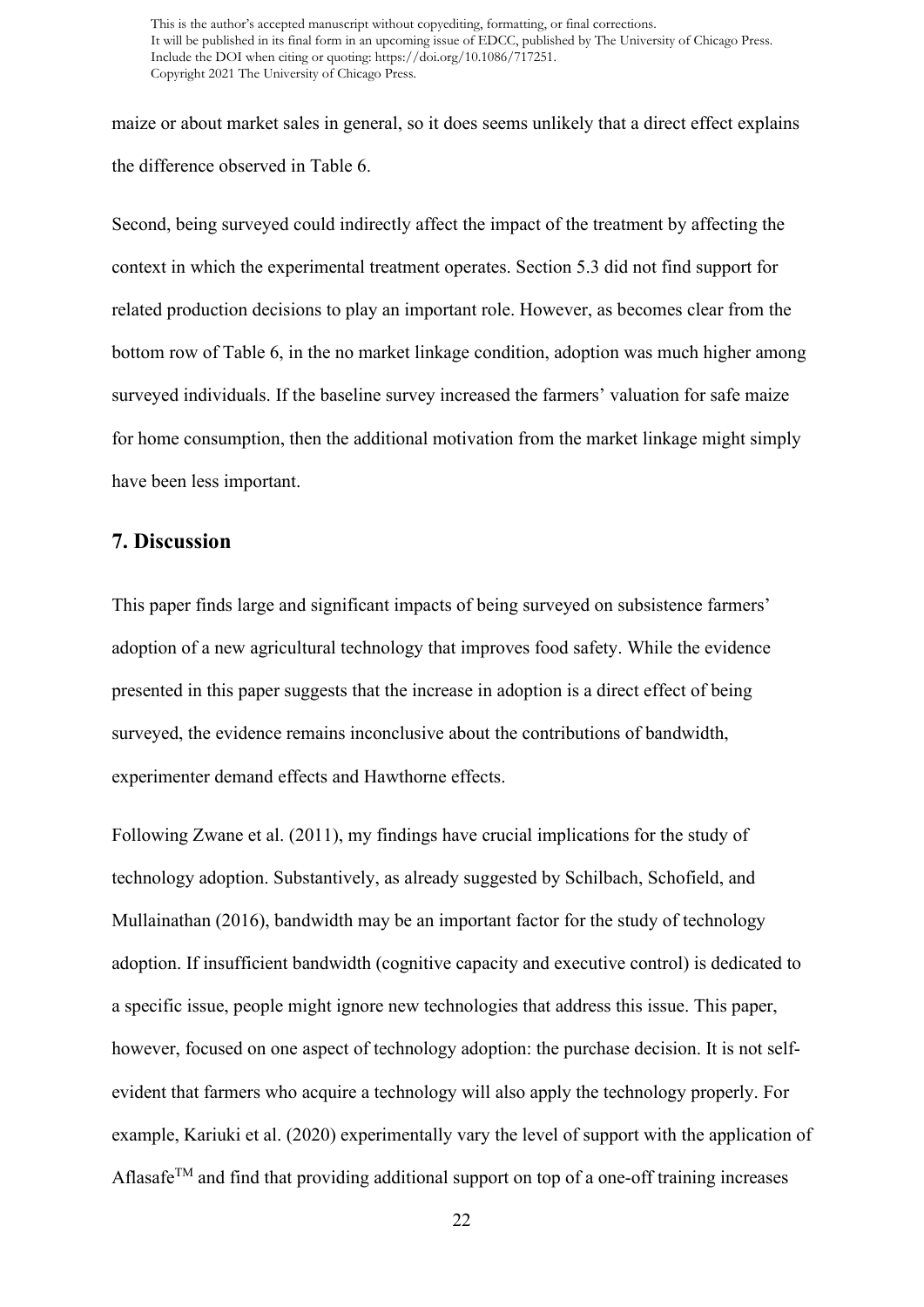the probability that farmers apply Aflasafe<sup>TM</sup> at the correct stage from 80% to 100%. Further studies can shed more light on the role of bandwidth in technology purchase and application processes.

Methodologically, experiments that rely exclusively on samples that are surveyed before outcomes are measured are likely to provide adoption estimates that are higher than they would be in non-surveyed populations. Moreover, if survey effects and other treatment effects are not additively separable, estimates of treatment effect for surveyed samples may not be valid for external populations. Biases may especially arise in situations where available bandwidth is an important driver of technology adoption, and financial costs and benefits play a smaller role. If controlling for baseline covariates is still preferred in such settings, and baseline covariates are likely to be correlated within groups, one can consider to survey a subset of the members of each group and use group level means of baseline covariates in the analysis of adoption among the remaining group members.

Ethically, while the efficacy of new technologies may not yet have been tested outside controlled agronomic experiments, researchers directly affect the adoption of technologies. If this investment does not pay-off, welfare is affected negatively. Moreover, bandwidth is a scarce resource and using some bandwidth for one task may leave less for other tasks (Mani et al. 2013, Bulte et al. 2014). This might lead to worse over-all outcomes. Further research should shed more light on such undesirable side-effects.

If bandwidth would not have been an important mechanism, and the substantial impacts on technology adoption should be fully attributed to experimenter demand effects or Hawthorne effects, implications could be much more severe for the interpretation of many more studies on technology adoption, especially since baseline surveys might be just one of many sources of experimenter demand effects and Hawthorne effects. If the simple fact of being surveyed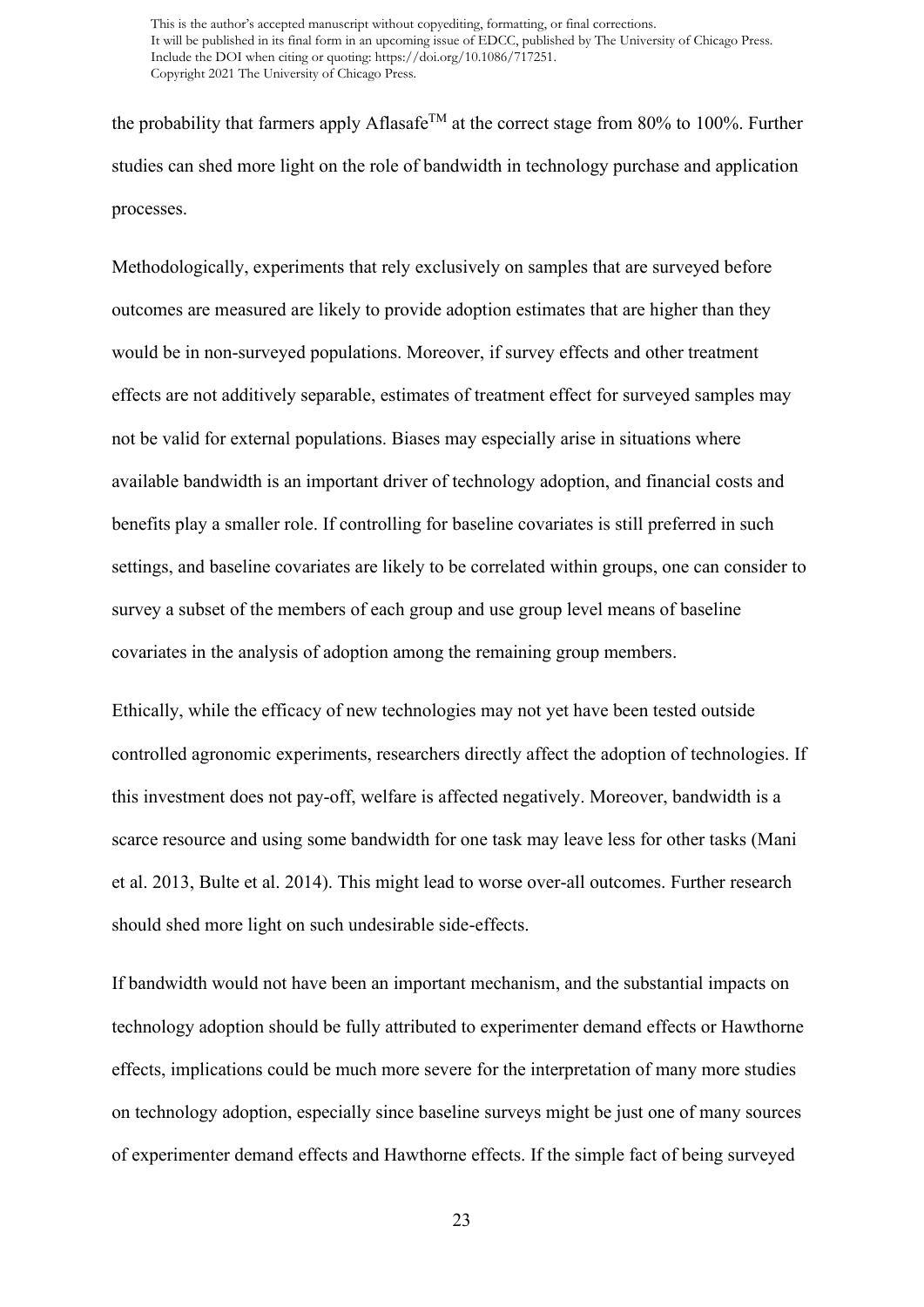would already create substantial experimenter demand effects or Hawthorne effects on

peoples' actual purchasing decisions two months later, one may start to question the external

validity of a large empirical literature on technology adoption.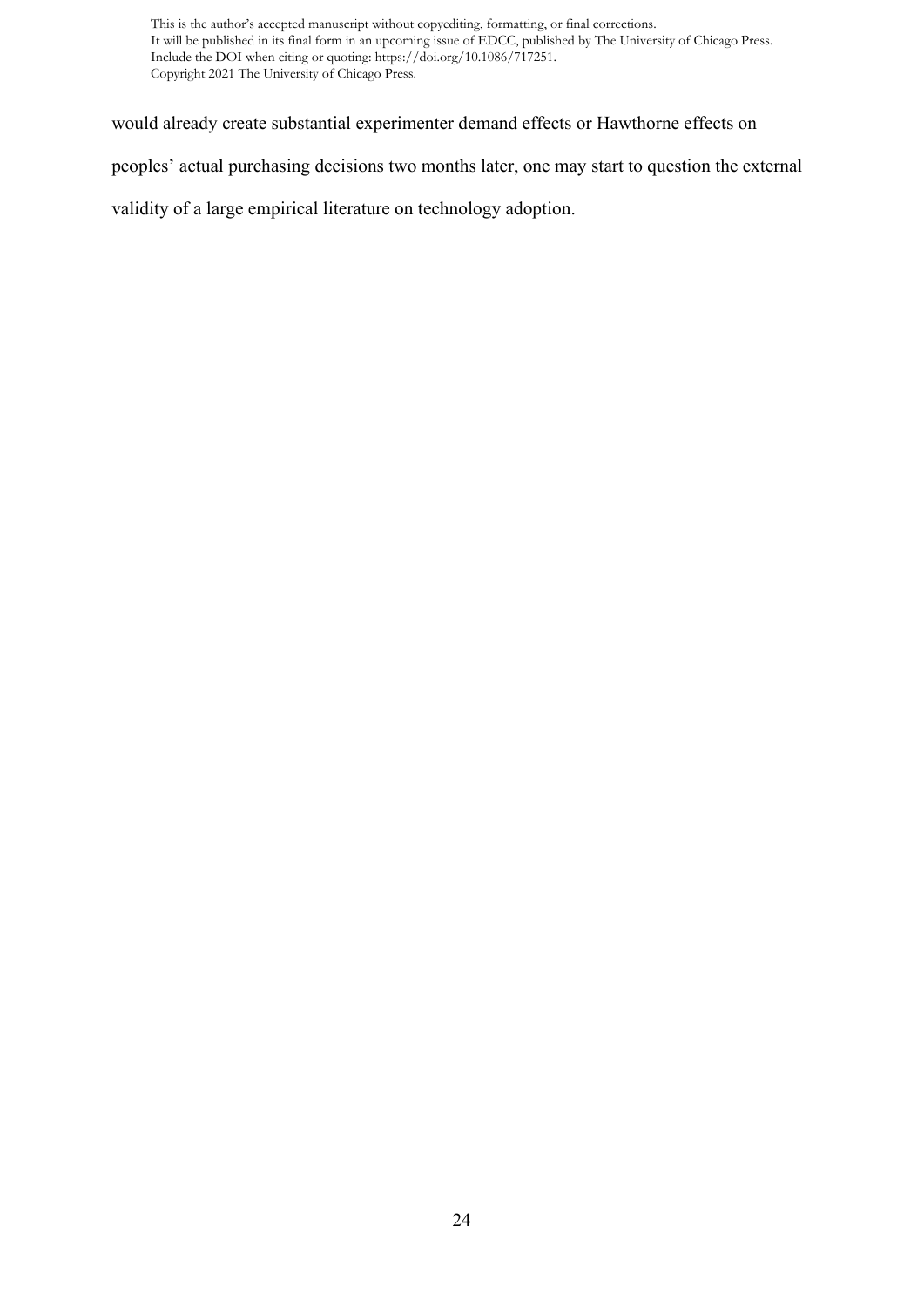# **References**

- Abadie, Alberto, Susan Athey, Guido W. Imbens, and Jeffrey Wooldridge. 2017. "When Should You Adjust Standard Errors for Clustering?" *National Bureau of Economic Research Working Paper Series* No. 24003. doi: 10.3386/w24003.
- Aker, Jenny C., and Christopher Ksoll. 2016. "Can mobile phones improve agricultural outcomes? Evidence from a randomized experiment in Niger." *Food Policy* 60:44-51. doi: [https://doi.org/10.1016/j.foodpol.2015.03.006.](https://doi.org/10.1016/j.foodpol.2015.03.006)
- Bandyopadhyay, R., A. Ortega-Beltran, A. Akande, C. Mutegi, J. Atehnkeng, L. Kaptoge, A.L. Senghor, B.N. Adhikari, and P.J. Cotty. 2016. "Biological control of aflatoxins in Africa: current status and potential challenges in the face of climate change." *World Mycotoxin Journal* 9 (5):771-789. doi: 10.3920/wmj2016.2130.
- Bulte, Erwin, Gonne Beekman, Salvatore Di Falco, Joseph Hella, and Pan Lei. 2014. "Behavioral Responses and the Impact of New Agricultural Technologies: Evidence from a Double-blind Field Experiment in Tanzania." *American Journal of Agricultural Economics* 96 (3):813-830. doi: 10.1093/ajae/aau015.
- de Chaisemartin, Clément, and Luc Behaghel. 2020. "Estimating the Effect of Treatments Allocated by Randomized Waiting Lists." *Econometrica* 88 (4):1453-1477. doi: 10.3982/ecta16032.
- De Quidt, Jonathan, Johannes Haushofer, and Christopher Roth. 2018. "Measuring and Bounding Experimenter Demand." *American Economic Review* 108 (11):3266-3302. doi: doi: 10.1257/aer.20171330.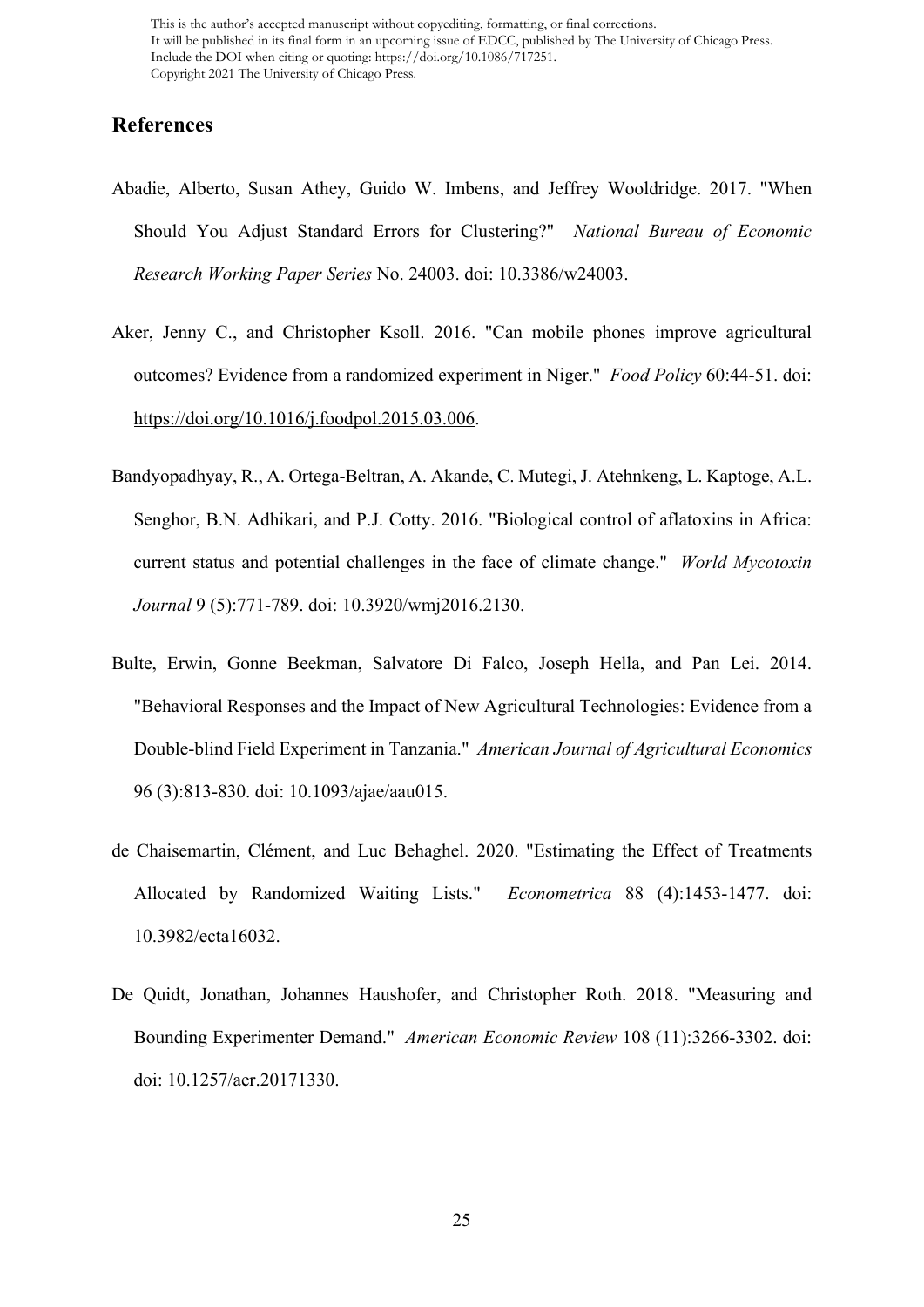- Foster, Andrew D., and Mark R. Rosenzweig. 2010. "Microeconomics of Technology Adoption." *Annual Review of Economics* 2 (1):395-424. doi: 10.1146/annurev.economics.102308.124433.
- Hoffmann, Vivian, Sarah Kariuki, Janneke Pieters, and Mark Treurniet. 2020. "Safe food for me – and maybe for you: Upside risk, premium market access, and producer demand for a food safety technology." Working paper, Social Sciences Group, Wageningen University.
- Jack, B. Kelsey. 2013. Market Inefficiencies and the Adoption of Agricultural Technologies in Developing Countries. PAL (MIT) and CEGA (UC Berkeley): Agricultural Technology Adoption Initiative.
- Kariuki, Sarah, Asha Bakari, Charity Mutegi, Ranajit Bandyopadhyay, and Vivian Hoffmann. 2020. "Efficacy of a Food Safety Technology in Farmers' Fields Under Varied Levels of Farmer Training." Working Paper, Social Sciences Group, Wageningen University.
- Mani, Anandi, Sendhil Mullainathan, Eldar Shafir, and Jiaying Zhao. 2013. "Poverty Impedes Cognitive Function." *Science* 341 (6149):976-980. doi: 10.1126/science.1238041.
- McCarney, Rob, James Warner, Steve Iliffe, Robbert van Haselen, Mark Griffin, and Peter Fisher. 2007. "The Hawthorne Effect: a Randomised, Controlled Trial." *BMC Medical Research Methodology* 7 (1):30. doi: 10.1186/1471-2288-7-30.
- Omotilewa, Oluwatoba J, Jacob Ricker-Gilbert, and John Herbert Ainembabazi. 2019. "Subsidies for Agricultural Technology Adoption: Evidence from a Randomized Experiment with Improved Grain Storage Bags in Uganda." *American Journal of Agricultural Economics* 101 (3):753-772. doi: 10.1093/ajae/aay108.
- Omotilewa, Oluwatoba J., Jacob Ricker-Gilbert, John Herbert Ainembabazi, and Gerald E. Shively. 2018. "Does improved storage technology promote modern input use and food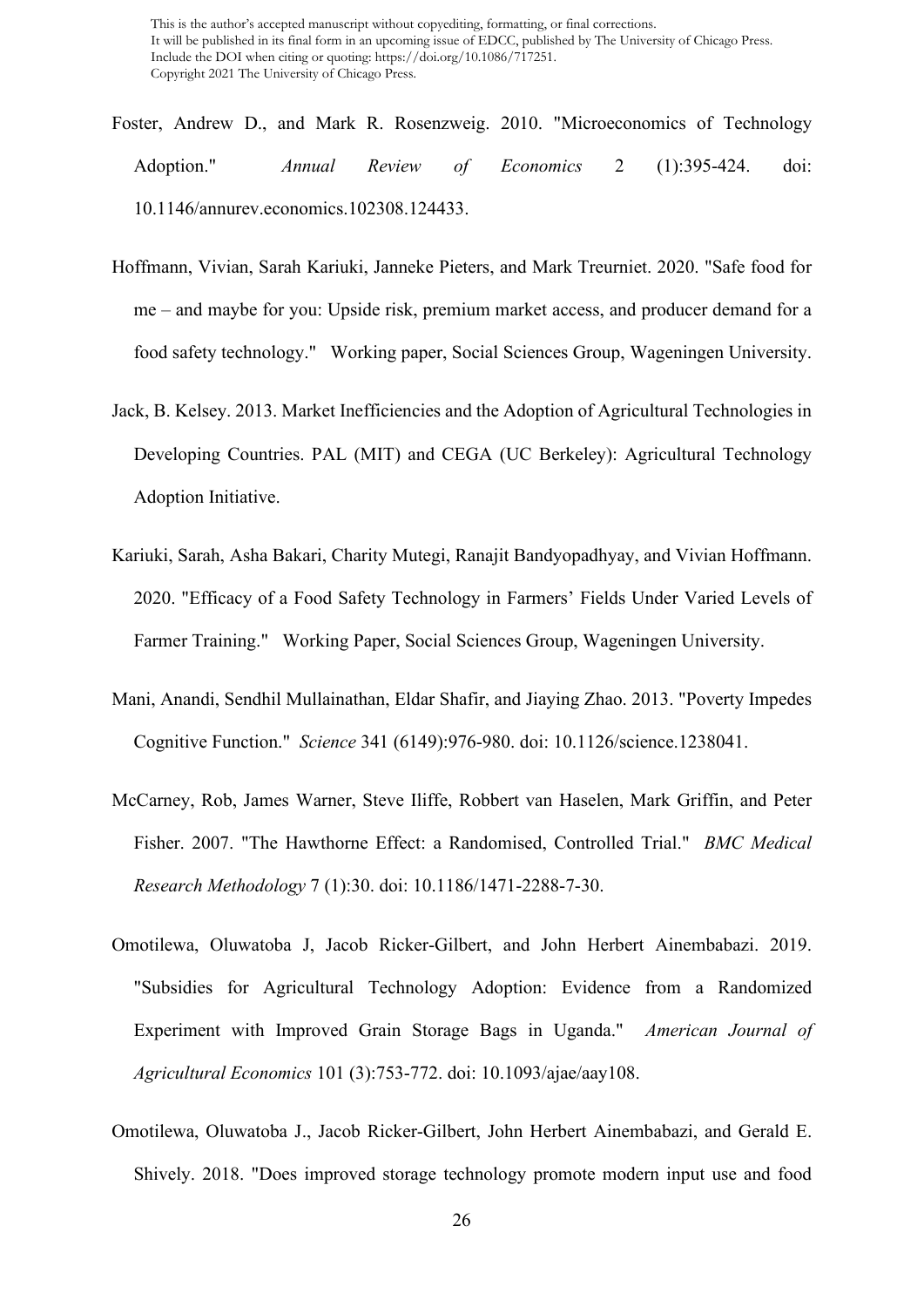security? Evidence from a randomized trial in Uganda." *Journal of Development Economics* 135:176-198. doi: [https://doi.org/10.1016/j.jdeveco.2018.07.006.](https://doi.org/10.1016/j.jdeveco.2018.07.006)

- Pamuk, Haki, Erwin Bulte, and Adewale A. Adekunle. 2014. "Do decentralized innovation systems promote agricultural technology adoption? Experimental evidence from Africa." *Food Policy* 44:227-236. doi: [https://doi.org/10.1016/j.foodpol.2013.09.015.](https://doi.org/10.1016/j.foodpol.2013.09.015)
- Rodrigues, Angela M., Nicola O'Brien, David P. French, Liz Glidewell, and Falko F. Sniehotta. 2015. "The Question–Behavior Effect: Genuine Effect or Spurious Phenomenon? A Systematic Review of Randomized Controlled Trials with Meta-Analyses." *Health Psychology* 34 (1):61-78. doi: 10.1037/hea0000104.
- Schilbach, Frank, Heather Schofield, and Sendhil Mullainathan. 2016. "The Psychological Lives of the Poor." *American Economic Review* 106 (5):435-40. doi: 10.1257/aer.p20161101.
- Strosnider, Heather, Eduardo Azziz-Baumgartner, Marianne Banziger, Ramesh V. Bhat, Robert Breiman, Marie-Noel Brune, Kevin DeCock, Abby Dilley, John Groopman, Kerstin Hell, Sara H. Henry, Daniel Jeffers, Curtis Jolly, Pauline Jolly, Gilbert N. Kibata, Lauren Lewis, Xiumei Liu, George Luber, Leslie McCoy, Patience Mensah, Marina Miraglia, Ambrose Misore, Henry Njapau, Choon-Nam Ong, Mary T.K. Onsongo, Samuel W. Page, Douglas Park, Manish Patel, Timothy Phillips, Maya Pineiro, Jenny Pronczuk, Helen Schurz Rogers, Carol Rubin, Myrna Sabino, Arthur Schaafsma, Gordon Shephard, Joerg Stroka, Christopher Wild, Jonathan T. Williams, and David Wilson. 2006. "Workgroup Report: Public Health Strategies for Reducing Aflatoxin Exposure in Developing Countries." *Environmental Health Perspectives* 114 (12):1898-1903. doi: 10.1289/ehp.9302.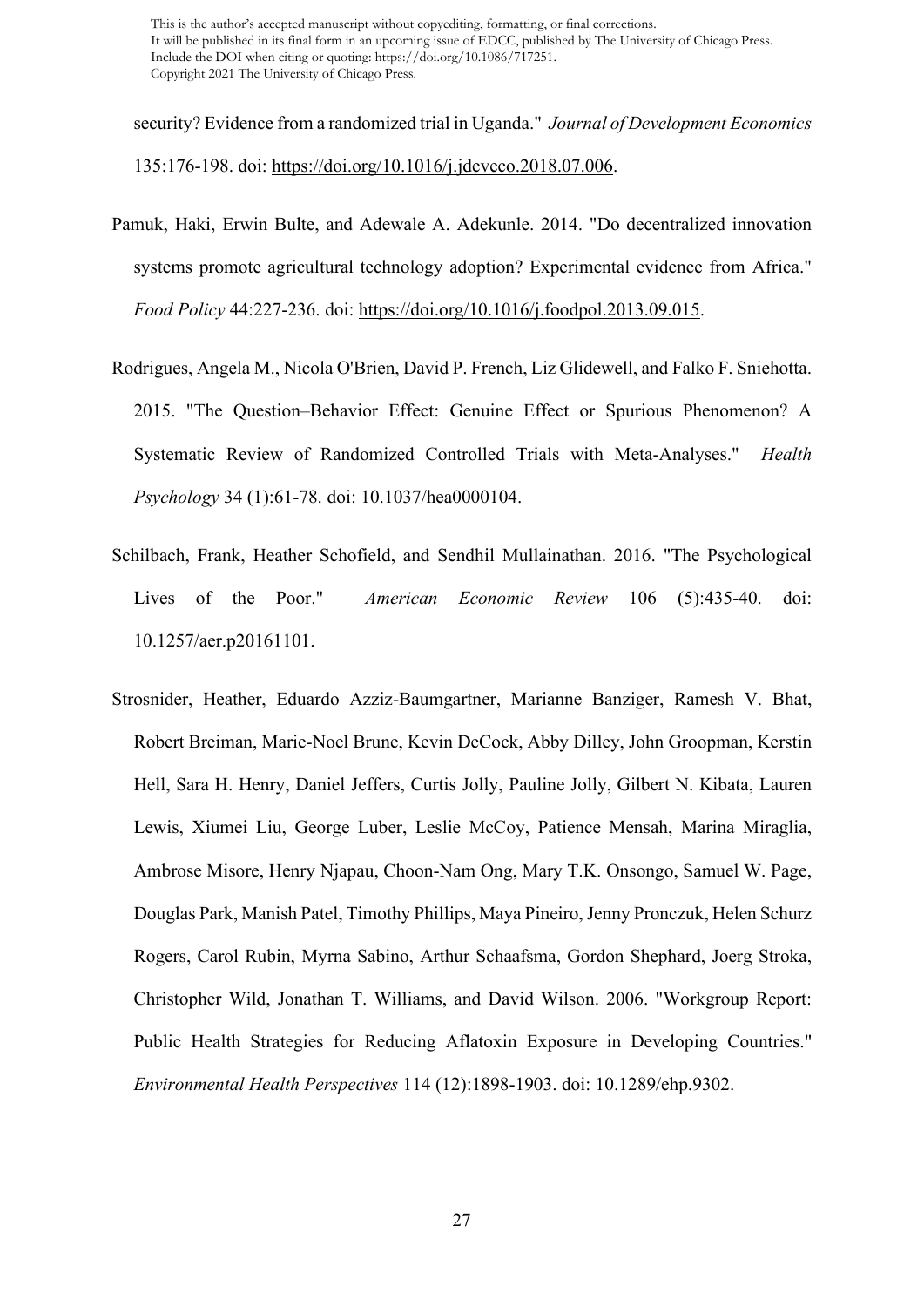- Warren, John Robert, and Andrew Halpern-Manners. 2012. "Panel Conditioning in Longitudinal Social Science Surveys." *Sociological Methods & Research* 41 (4):491-534. doi: 10.1177/0049124112460374.
- Zwane, Alix Peterson, Jonathan Zinman, Eric Van Dusen, William Pariente, Clair Null, Edward Miguel, Michael Kremer, Dean S. Karlan, Richard Hornbeck, Xavier Giné, Esther Duflo, Florencia Devoto, Bruno Crepon, and Abhijit Banerjee. 2011. "Being Surveyed Can Change Later Behavior and Related Parameter Estimates." *Proceedings of the National Academy of Sciences of the United States of America* 108 (5):1821-1826. doi: 10.1073/pnas.1000776108.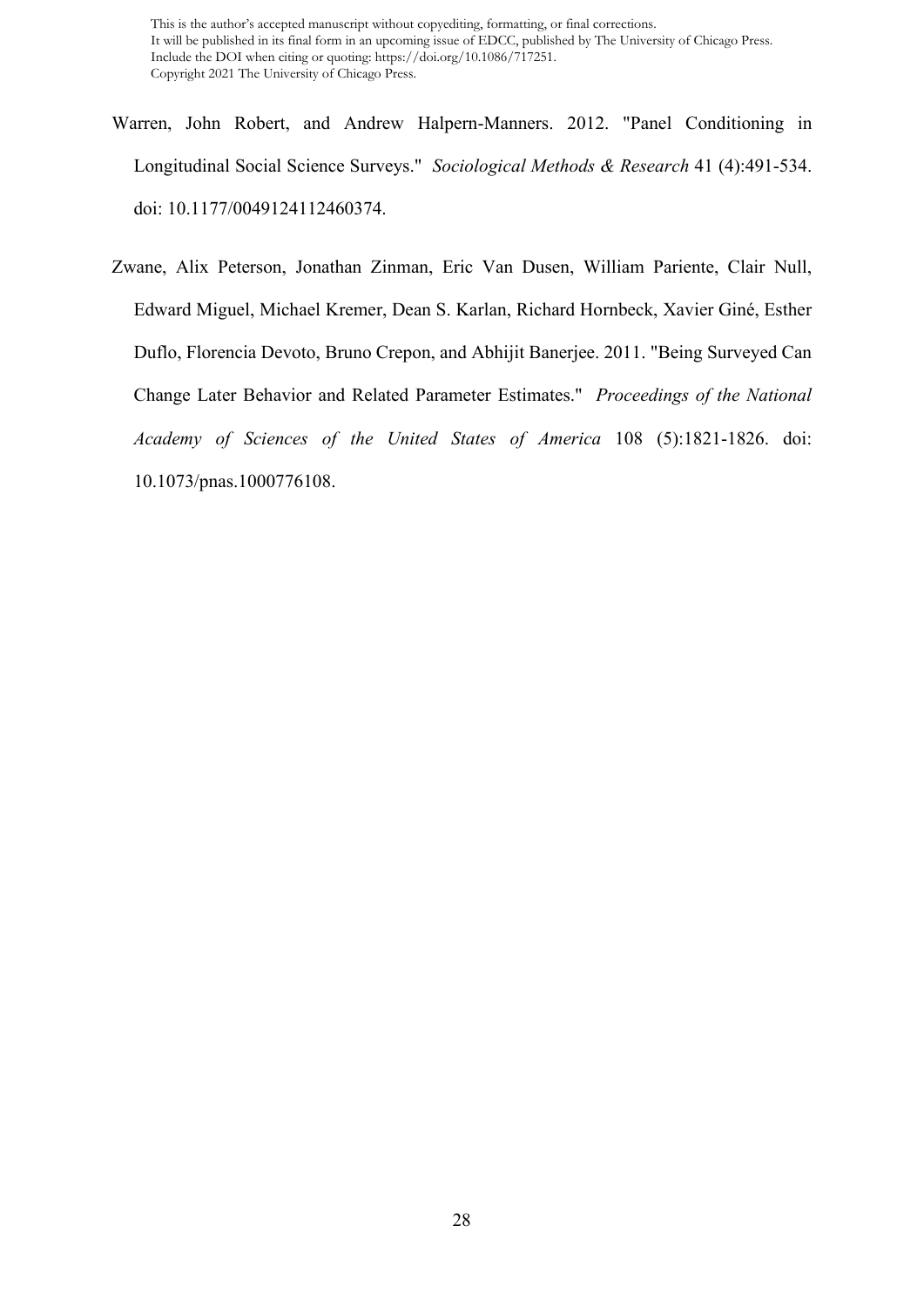# **Tables**

# **Table 1. Sample sizes**

|                                     |                  |                  | Surveyed Not surveyed | Total |
|-------------------------------------|------------------|------------------|-----------------------|-------|
| Present in group census meeting     | Primary list     | 650              | 238                   | 888   |
|                                     | Replacement list | 172              | 401                   | 573   |
|                                     | Control list     | $\boldsymbol{0}$ | 325                   | 325   |
|                                     | Total            | 822              | 964                   | 1786  |
| Not present in group census meeting | Primary list     | 5                | 8                     | 13    |
|                                     | Replacement list | 49               | 247                   | 296   |
|                                     | Control list     | $\boldsymbol{0}$ | 477                   | 477   |
|                                     | Total            | 54               | 732                   | 786   |
| Total                               | Primary list     | 655              | 246                   | 901   |
|                                     | Replacement list | 221              | 648                   | 869   |
|                                     | Control list     | $\boldsymbol{0}$ | 802                   | 802   |
|                                     | Total            | 876              | 1696                  | 2572  |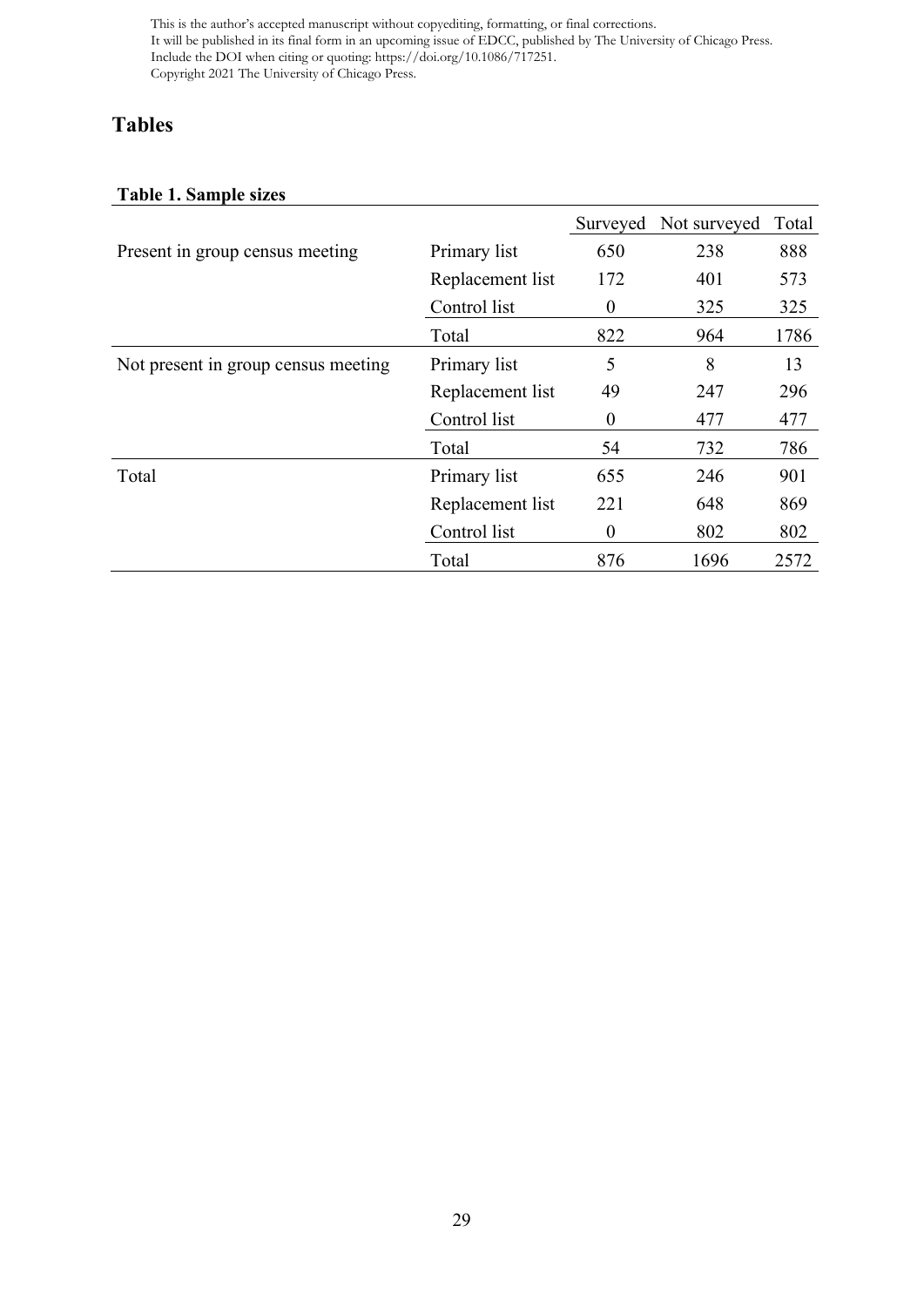#### **Table 2. Impact of Being Surveyed**

|                          | Outcome variables |             |  |  |
|--------------------------|-------------------|-------------|--|--|
|                          | (1)<br>(2)        |             |  |  |
|                          | Adoption          | Amount (kg) |  |  |
| Surveyed                 | $0.092***$        | $0.355***$  |  |  |
|                          | (0.036)           | (0.113)     |  |  |
| Estimator                | 2SLS              | 2SLS        |  |  |
| Sample                   | Full              | Full        |  |  |
| Groups                   | 151 (151)         | 151(151)    |  |  |
| Subgroups                | 235 (198)         | 235 (198)   |  |  |
| Observations             | 2572 (2349)       | 2572 (2349) |  |  |
| Mean of control list     | 0.120             | 0.315       |  |  |
| Mean of replacement list | 0.223             | 0.625       |  |  |
| Mean of primary list     | 0.299             | 0.901       |  |  |

Standard errors clustered at group level in parentheses

\* p<0.10, \*\* p<0.05, \*\*\* p<0.01

Sample sizes in parentheses exclude subgroups with zero variance in the randomized survey status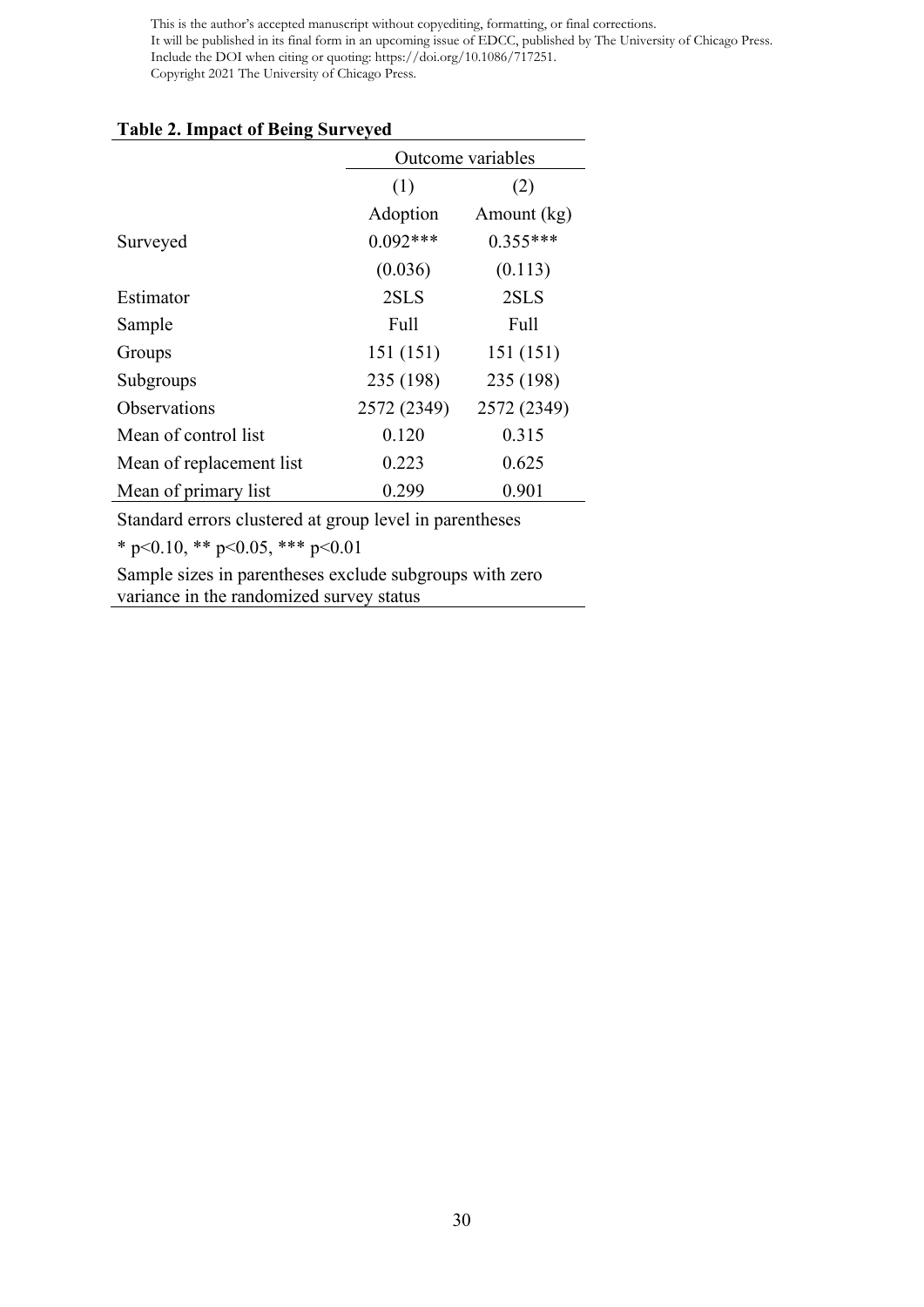### **Table 3. Robustness**

|                          | Outcome variables |             |                      |                      |  |
|--------------------------|-------------------|-------------|----------------------|----------------------|--|
|                          | (1)               | (2)         | (3)                  | (4)                  |  |
|                          | Adoption          | Amount (kg) | Adoption             | Amount (kg)          |  |
| Surveyed                 | $0.097***$        | $0.294***$  | $0.125***$           | $0.487***$           |  |
|                          | (0.025)           | (0.088)     | (0.041)              | (0.127)              |  |
| Estimator                | <b>DREO</b>       | <b>DREO</b> | 2SLS                 | 2SLS                 |  |
| Sample                   | Full              | Full        | Primary &<br>Control | Primary &<br>Control |  |
| Groups                   | 151 (128)         | 151 (128)   | 151 (74)             | 151 (74)             |  |
| Subgroups                | 235 (128)         | 235 (128)   | 231 (74)             | 231 (74)             |  |
| <b>Observations</b>      | 2572 (1760)       | 2572 (1760) | 1703 (774)           | 1703 (774)           |  |
| Mean of control list     | 0.120             | 0.315       | 0.120                | 0.315                |  |
| Mean of replacement list | 0.223             | 0.625       | 0.223                | 0.625                |  |
| Mean of primary list     | 0.299             | 0.901       | 0.299                | 0.901                |  |

Standard errors clustered at group level in parentheses

\* p<0.10, \*\* p<0.05, \*\*\* p<0.01

Sample sizes in parentheses exclude subgroups with zero variance in, respectively, the everoffer indicator variable (DREO estimator) and the randomized survey status (2SLS estimtor)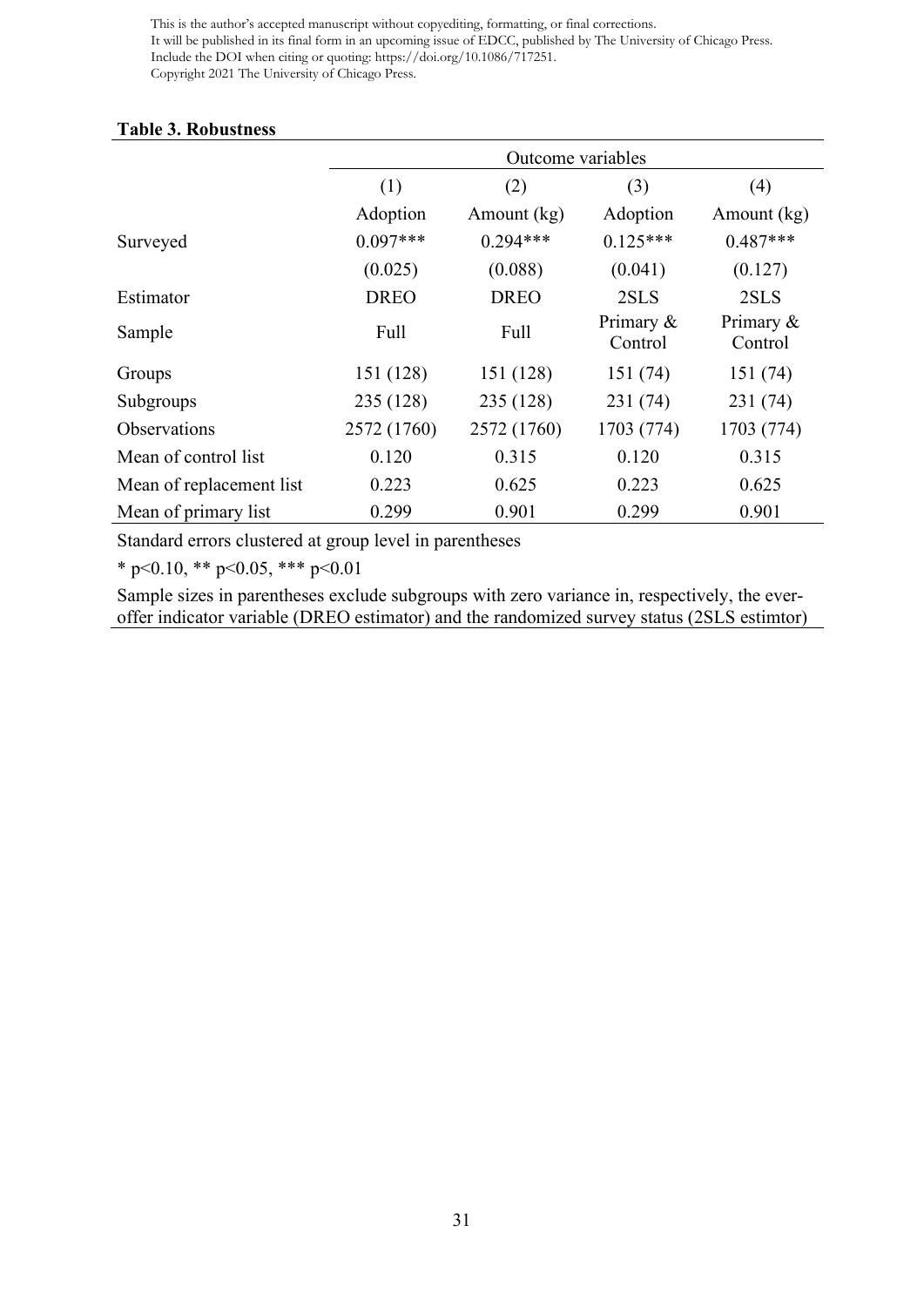#### **Table 4. Mechanisms**

|                          | Outcome variables |             |  |
|--------------------------|-------------------|-------------|--|
|                          | (1)               | (2)         |  |
|                          | Adoption          | Amount (kg) |  |
| Surveyed                 | $0.149*$          | $0.563**$   |  |
|                          | (0.080)           | (0.251)     |  |
| Surveyed*Primary         | $-0.048$          | $-0.178$    |  |
|                          | (0.063)           | (0.207)     |  |
| Estimator                | 2SLS              | 2SLS        |  |
| Sample                   | Full              | Full        |  |
| Groups                   | 151(151)          | 151 (151)   |  |
| Subgroups                | 235 (198)         | 235 (198)   |  |
| Observations             | 2572 (2349)       | 2572 (2349) |  |
| Mean of control list     | 0.120             | 0.315       |  |
| Mean of replacement list | 0.223             | 0.625       |  |
| Mean of primary list     | 0.299             | 0.901       |  |

Standard errors clustered at group level in parentheses

\* p<0.10, \*\* p<0.05, \*\*\* p<0.01

Sample sizes in parentheses exclude subgroups with zero variance in the randomized survey status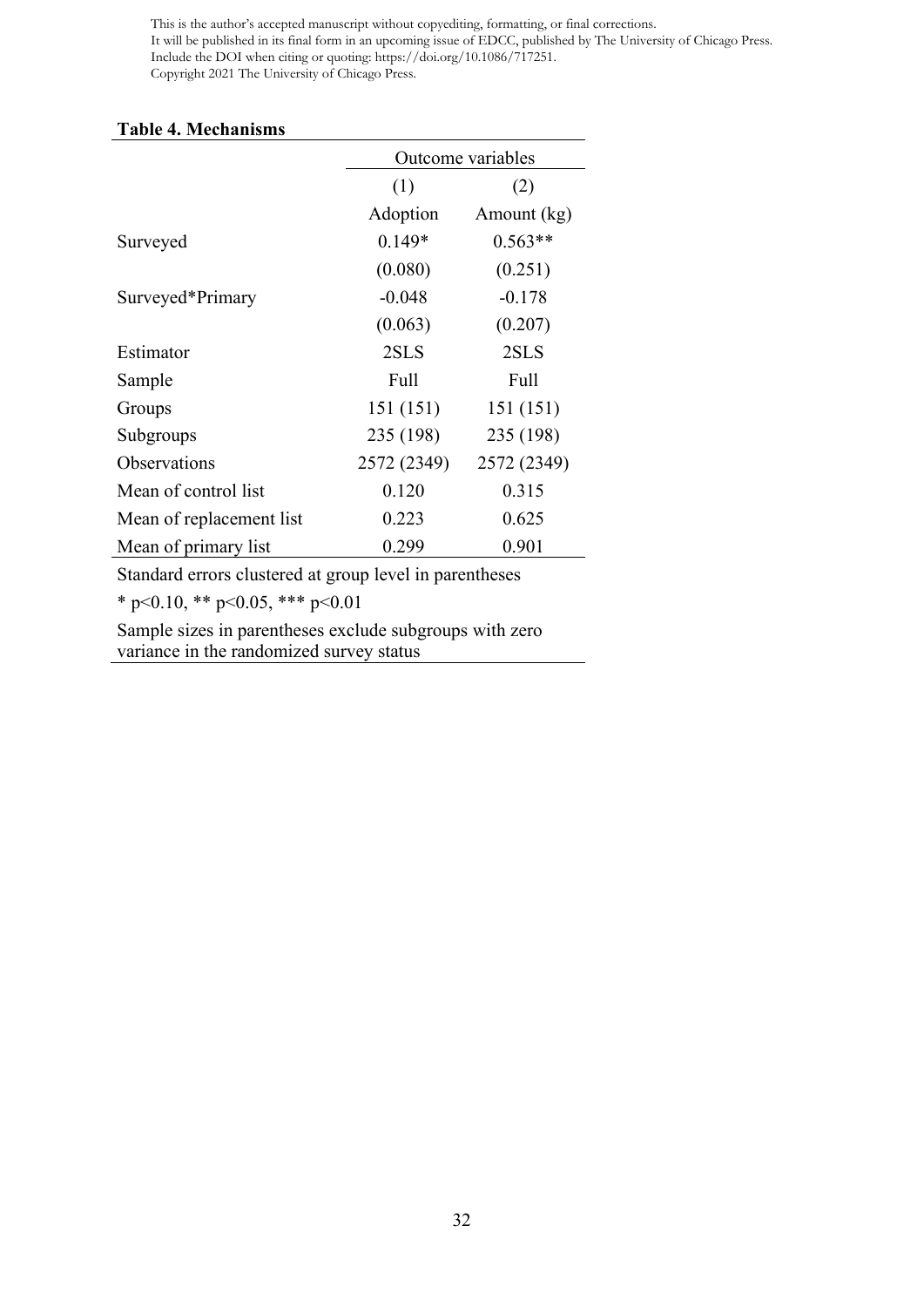#### **Table 5. Baseline Characteristics Across Primary and Replacement Respondents**

|                                                                            | Primary |          | Replacement |     |          | Diff      |                |       |
|----------------------------------------------------------------------------|---------|----------|-------------|-----|----------|-----------|----------------|-------|
|                                                                            | N       | Mean     | <b>SD</b>   | N   | Mean     | <b>SD</b> | P <sup>1</sup> | $P^2$ |
| Age of the farmer (completed years)                                        | 655     | 50.1     | 13.8        | 221 | 50.3     | 14.3      | 0.815          | 0.089 |
| Years of education completed by head                                       | 655     | 7.14     | 4.04        | 221 | 7.19     | 3.95      | 0.876 0.948    |       |
| Relationship with the head                                                 | 655     | 0.586    | 0.493       | 221 | 0.584    | 0.494     | 0.947          | 0.400 |
| Asset index                                                                | 655     | 5.63     | 2.34        | 221 | 5.88     | 2.29      | $0.154$ 0.427  |       |
| Total land under maize main season previous year (acre)                    | 655     | 1.43     | 1.20        | 221 | 1.56     | 1.32      | 0.184 0.548    |       |
| Maize harvest main season previous year (kg)                               | 655     | 433      | 776         | 221 | 473      | 714       | 0.479          | 0.403 |
| Maize marketing: whether sold any maize last season                        | 655     | 0.467    | 0.499       | 221 | 0.493    | 0.501     | 0.504          | 0.295 |
| Total expenditures on agr. inputs & labour main season previous year (KES) | 655     | 10814    | 11874       | 221 | 11253    | 11063     | 0.617          | 0.645 |
| Propensity for social learning dummy                                       | 655     | 0.498    | 0.500       | 221 | 0.416    | 0.494     | 0.035          | 0.048 |
| Aflatoxin knowledge index                                                  | 655     | $-0.029$ | 0.811       | 221 | 0.032    | 0.744     | 0.306 0.175    |       |
| Knowledge and experience with insurance                                    | 655     | 1.33     | 0.82        | 221 | 1.30     | 0.83      | 0.679          | 0.375 |
| Individual trust index                                                     | 655     | $-0.010$ | 0.538       | 221 | 0.040    | 0.522     | 0.216 0.873    |       |
| Qualitative risk aversion                                                  | 655     | $-0.534$ | 1.869       | 221 | $-0.489$ | 1.916     | 0.758          | 0.974 |

<sup>1</sup> P-value based on difference between primary and replacement and robust standard errors

<sup>2</sup> P-value based on difference between primary and replacement after controlling for randomization stata, and robust standard errors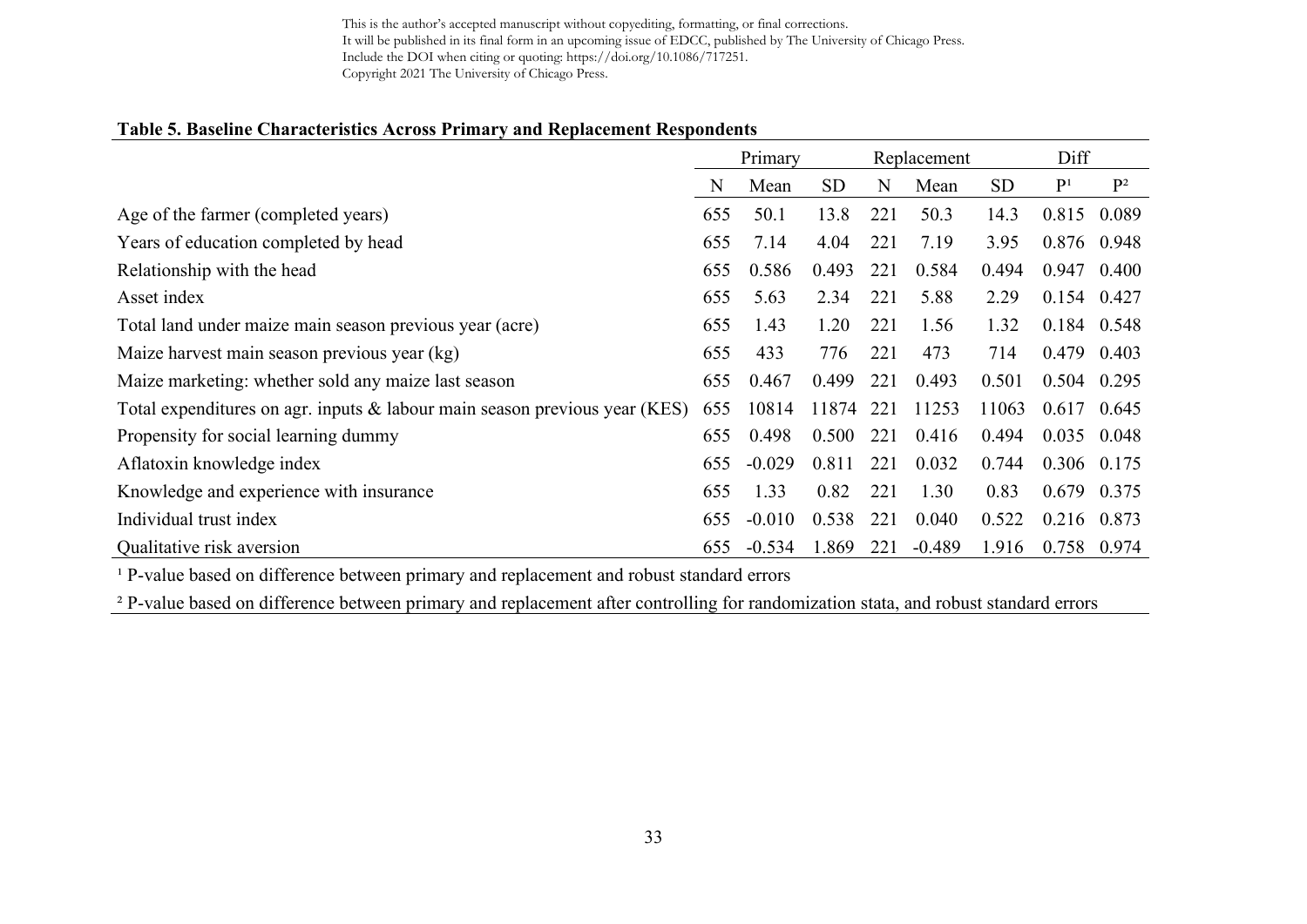# **Table 6. Impact of Market Linkage Treatment in Different Samples**

|                           | Outcome variables |            |              |             |             |              |
|---------------------------|-------------------|------------|--------------|-------------|-------------|--------------|
|                           | (1)               | (2)        | (3)          | (4)         | (5)         | (6)          |
|                           | Adoption          | Adoption   | Adoption     | Amount (kg) | Amount (kg) | Amount (kg)  |
| Market linkage            | 0.023             | $-0.024$   | 0.041        | $0.218**$   | 0.081       | $0.269***$   |
|                           | (0.029)           | (0.045)    | (0.028)      | (0.098)     | (0.166)     | (0.086)      |
| Estimator                 | <b>OLS</b>        | <b>OLS</b> | <b>OLS</b>   | <b>OLS</b>  | <b>OLS</b>  | <b>OLS</b>   |
| Sample                    | Full              | Surveyed   | Non-surveyed | Full        | Surveyed    | Non-surveyed |
| Villages                  | 123               | 123        | 123          | 123         | 123         | 123          |
| Groups                    | 151               | 151        | 151          | 151         | 151         | 151          |
| <b>Observations</b>       | 2572              | 876        | 1696         | 2572        | 876         | 1696         |
| Mean of no market linkage | 0.206             | 0.348      | 0.137        | 0.518       | 0.965       | 0.298        |

Standard errors clustered at village level in parentheses

\* p<0.10, \*\* p<0.05, \*\*\* p<0.01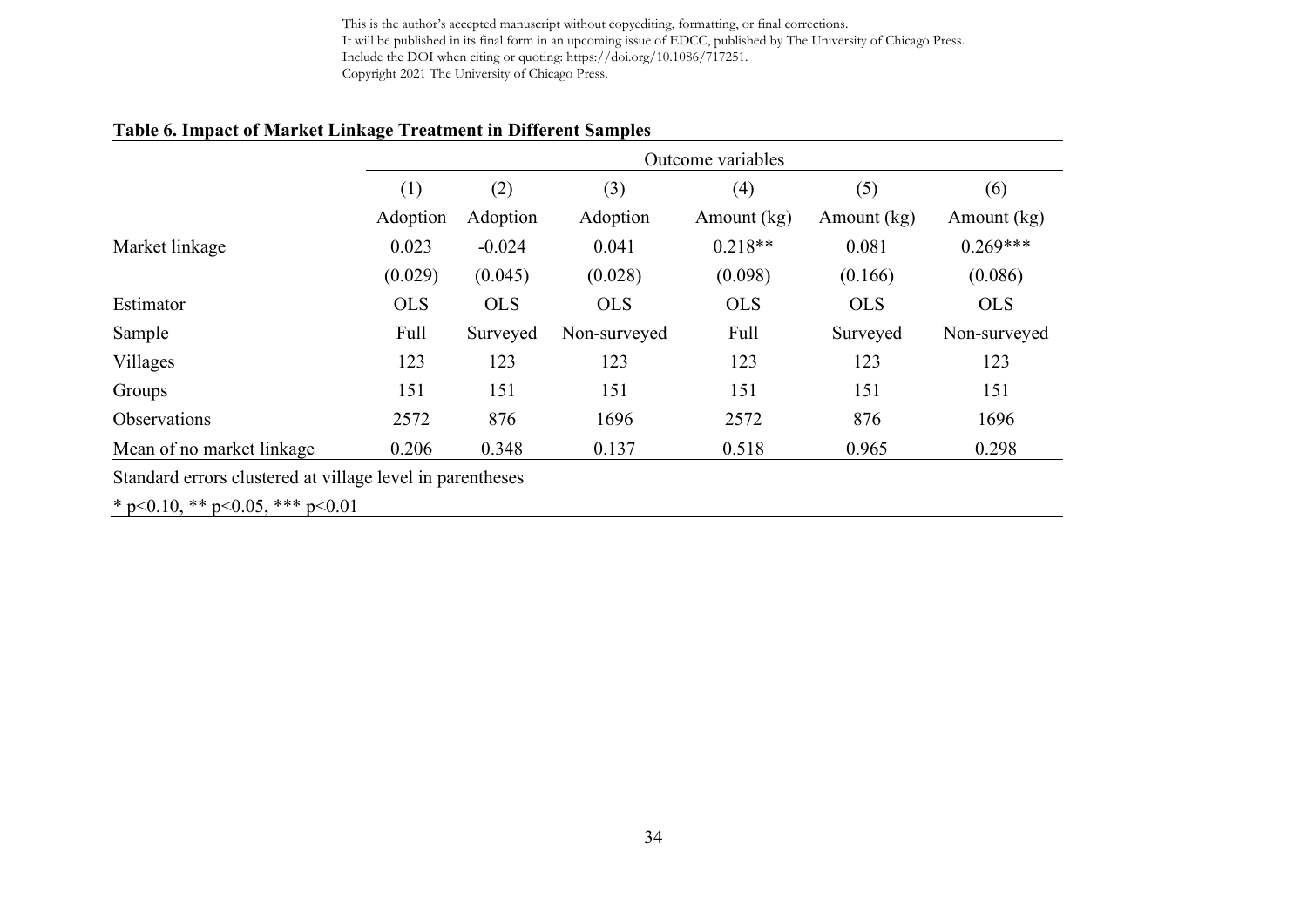|                         | Outcome variables          |             |  |  |
|-------------------------|----------------------------|-------------|--|--|
|                         | (1)<br>(2)                 |             |  |  |
|                         | Adoption                   | Amount (kg) |  |  |
| Market linkage*Surveyed | $-0.061$                   | $-0.215$    |  |  |
|                         | (0.073)                    | (0.215)     |  |  |
| Surveyed                | $0.122**$                  | $0.460***$  |  |  |
|                         | (0.054)                    | (0.138)     |  |  |
| Estimator               | 2SLS                       | 2SLS        |  |  |
| Sample                  | Full                       | Full        |  |  |
| Villages                | 123 (123)                  | 123 (123)   |  |  |
| Groups                  | 151 (151)                  | 151 (151)   |  |  |
| Subgroups               | 235 (198)                  | 235 (198)   |  |  |
| Observations            | 2572 (2349)<br>2572 (2349) |             |  |  |

### **Table 7. Interaction with Market Linkage Treatment**

Standard errors clustered at village level in parentheses

\* p<0.10, \*\* p<0.05, \*\*\* p<0.01

Sample sizes in parentheses exclude subgroups with zero variance in the randomized survey status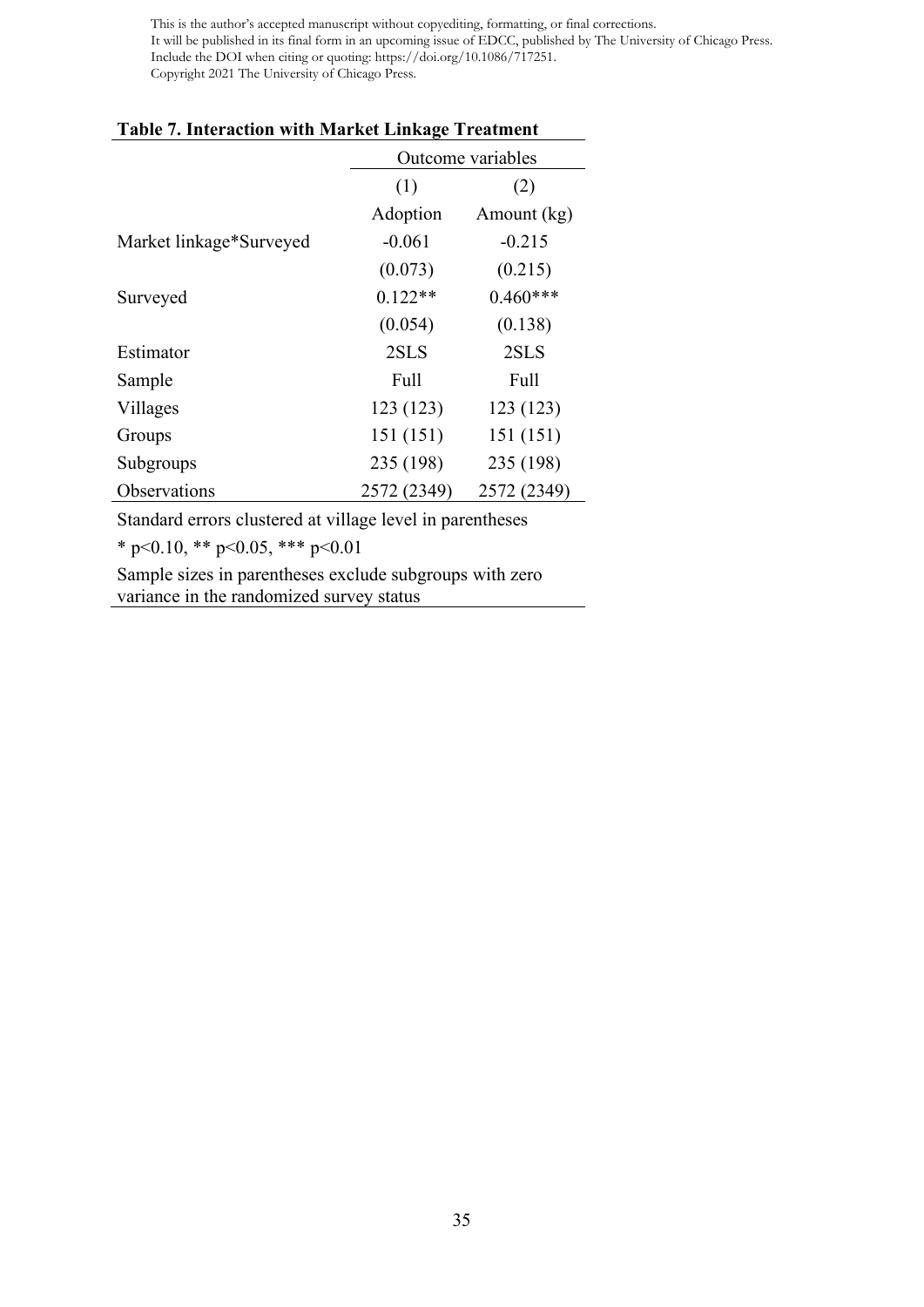# **Figures**



*Figure 1. Proportion of individuals that are surveyed at baseline from the primary list (P) and the replacement list (R1-R6, where R1 refers to the first replacement and R6 refers to the sixth replacement)*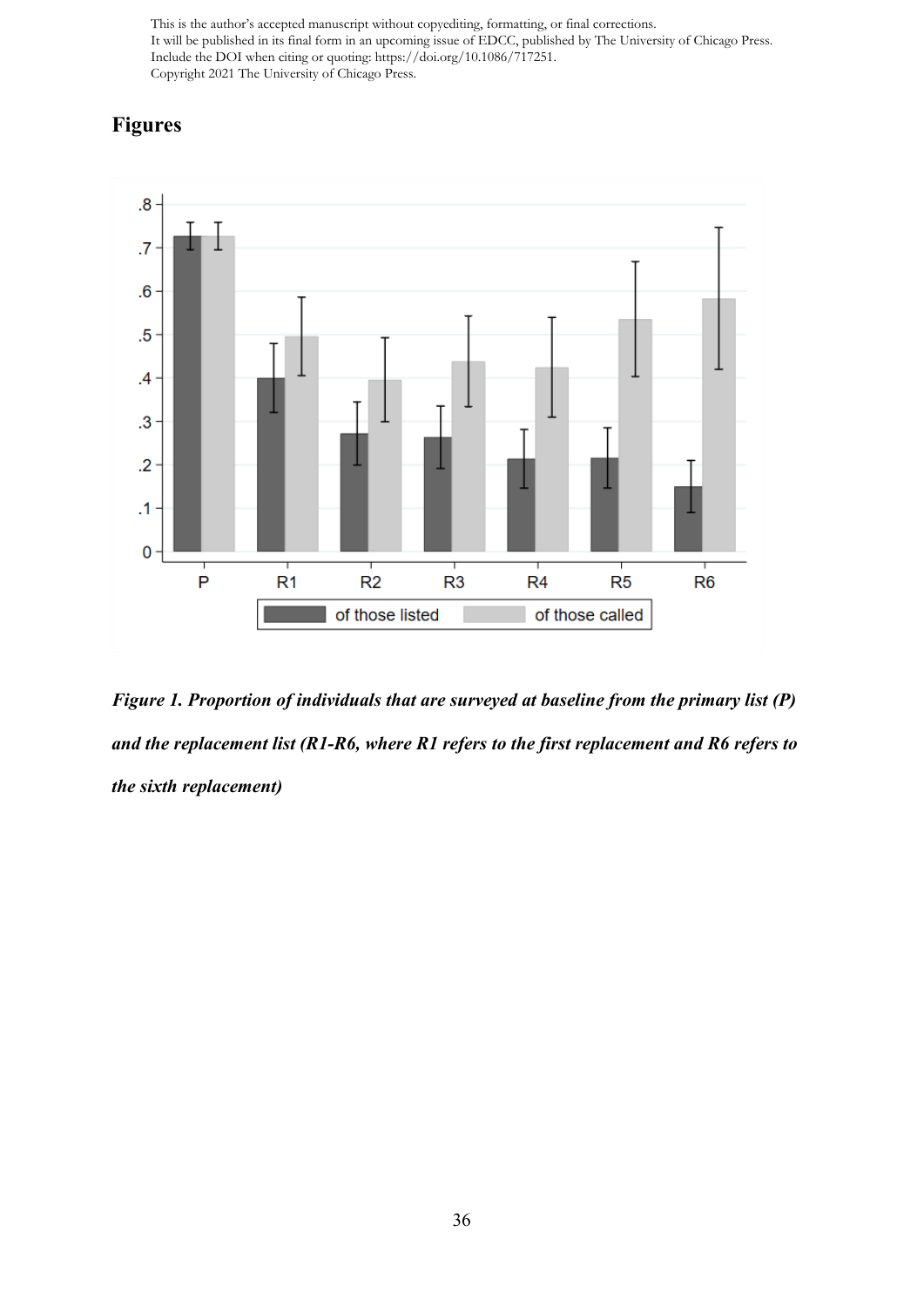# **Appendix: Survey questions on knowledge of aflatoxin and experience with**

# **aflatoxin prevention measures**

|     | Question                                  | Code                                  |
|-----|-------------------------------------------|---------------------------------------|
| K.1 | Do you know of any problem whereby        | $1 = Yes$                             |
|     | eating maize can make you sick?           | $0 = No$                              |
| K.2 | Have you ever heard of aflatoxin before   | $1 = Yes$                             |
|     | today?                                    | $0 = No$                              |
| K.3 | Can you please tell me what aflatoxin is? | 1=Mentions mold only                  |
|     | Do not read responses                     | 2=Mentions toxin / poison only        |
|     |                                           | 3=Mentions both                       |
|     |                                           | 4=Maize disease                       |
|     |                                           | 5=Does not know                       |
|     |                                           | 96=Other specify                      |
| K.4 | Read this before the respondent answers   | $1 =$ Stomach Pain                    |
|     | (regardless of whether they have heard of | $2 =$ Diarrhea                        |
|     | aflatoxin before):                        | 3=Lung problems                       |
|     | Aflatoxin is a poison that is produced by | 4=Jaundice                            |
|     | mold on maize and other crops             | 5=Liver failure                       |
|     |                                           | 6=Cancer                              |
|     | Do you know any health effects that       | $7 = Death$                           |
|     | come from eating Aflatoxin?               | 8=Stunting                            |
|     | <b>Record all responses mentioned</b>     | 9=Increases vulnerability to disease  |
|     | Do not make suggestions                   | generally                             |
|     |                                           | 99=Does not know any                  |
|     |                                           | 96=Other specify                      |
| K.5 | Do you know ways to prevent Aflatoxin     | 1=Drying maize well before storage    |
|     | from affecting your maize?                | 2=Drying maize off the bare ground    |
|     | <b>Record all responses mentioned</b>     | 3=Storing the maize off the ground    |
|     | Do not make suggestions                   | 4=Checking stores regularly for molds |
|     |                                           | 5=Treat maize with fungicide before   |
|     |                                           | storage                               |
|     |                                           | 6=Treatment of storage area before    |
|     |                                           | storage                               |
|     |                                           | 7=Does not know                       |
|     |                                           | 8=Use of bio control/ Aflasafe        |
|     |                                           | 96=Other specify                      |
| K.6 | Did you take any measures to prevent      | 1=Drying maize well before storage    |
|     | Aflatoxin from affecting your maize       | 2=Drying maize off the bare ground    |
|     | Record all responses mentioned            | 3=Storing the maize off the ground    |
|     | Do not make suggestions                   | 4=Checking stores regularly for molds |
|     |                                           |                                       |